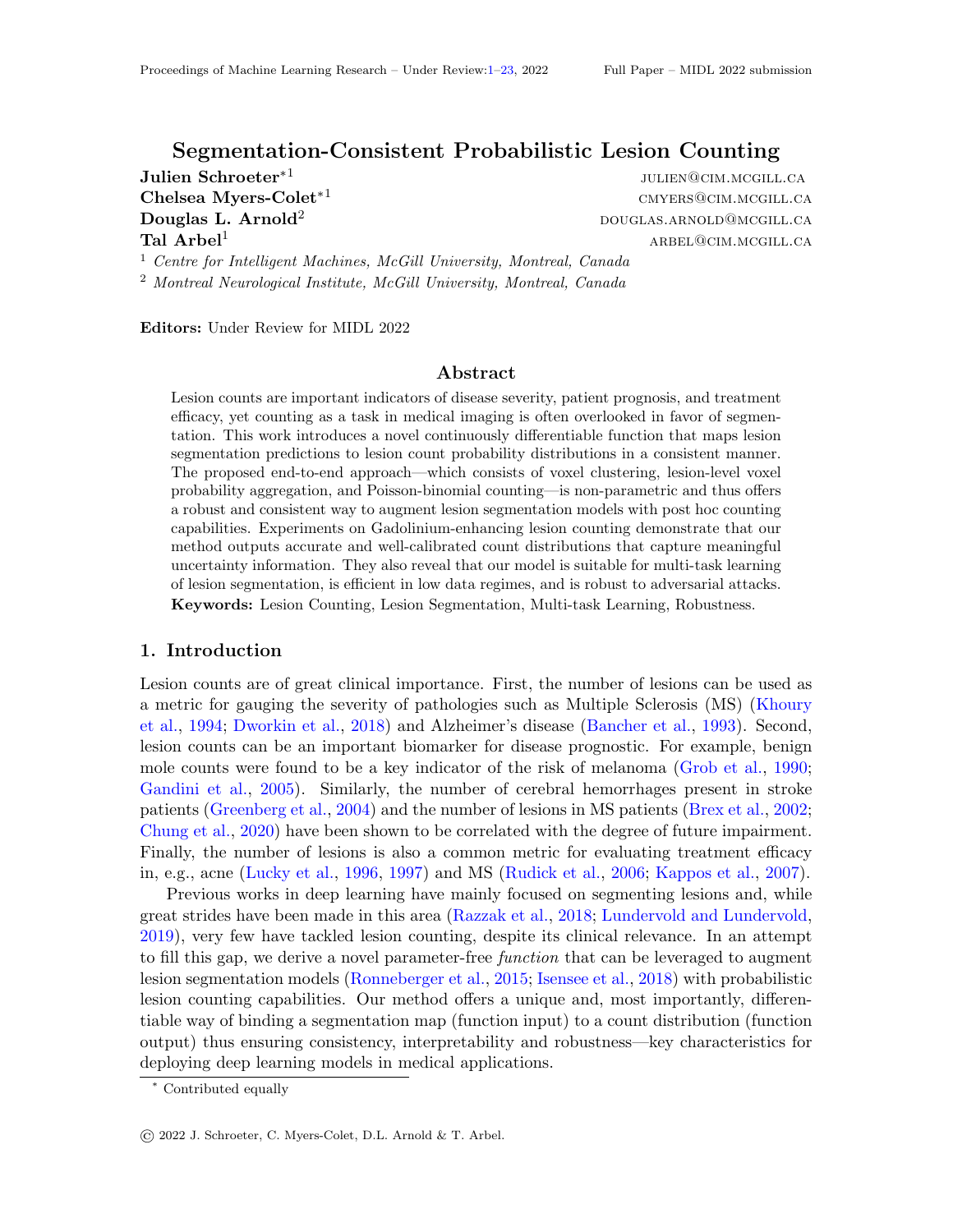#### Schroeter Myers-Colet Arnold Arbel



Figure 1: Method overview. Boxed numbers refer to subsections in Section 3.1 (3.1.x).

### 2. Related Work

Lesion Counting is often performed as a post-processing operation applied to lesion segmentation outputs; typically by 1) binarizing the segmentation map through thresholding before2) counting the number of connected components on it. Variations of this framework are used to compute counting-based metrics in lesion segmentation challenges (Commowick et al., 2021; Timmins et al., 2021) or infer MS lesion counts (Dworkin et al., 2018). Though simple to deploy, the non-di erentiability of this counting approach makes it unsuitable for gradient-based training. Naturally, several parametric models have also been proposed recently: e.g., deep count regression model (Dubost et al., 2020; Han et al., 2021), patch-wise classi cation model (Betz-Stablein et al., 2021). However, while di erentiable, these models are inherently less interpretable and less robust due to their highly-parametrized nature.

In contrast, our proposed segmentation-based counting function is bothdi erentiable and non-parametric thus oering a robust, interpretable and backpropagatable alternative.

Multi-task Learning is a common training scheme involving the simultaneous learning of multiple related tasks (Ruder, 2017). In medical imaging, many approaches have been proposed to combine pixel-level (segmentation) and image-level (classication) labels. Overall, the main modeling dierence resides in the number of parameters shared among tasks. For instance, recent works have found success in placing a classication head at the bottleneck layer of a UNet (Wang et al., 2018; Le et al., 2019; Amyar et al., 2020; Zhou et al., 2021). Of course, a greater overlap in shared parameters can also be implemented, thus implicitly imposing a higher constraint on the segmentation network to extract relevant representations for the classier. For example, Mlynarski et al. (2019) improved performance on brain tumor segmentation when classifying diseased brains at the second-to-last layer of a UNet, while Chen et al. (2019) leveraged both local bottleneck and top-level representations for melanoma detection. Finally, downstream classication models add layers directly on top of the segmentation output (Yu et al., 2016; Al-Masni et al., 2020; Khan et al., 2020, 2021).

In contrast, the counting and segmentation streams of our approach sharall model parameters. We posit that this one-to-one correspondence ensures greater consistency between the predictions of the two tasks (see Section 4.2).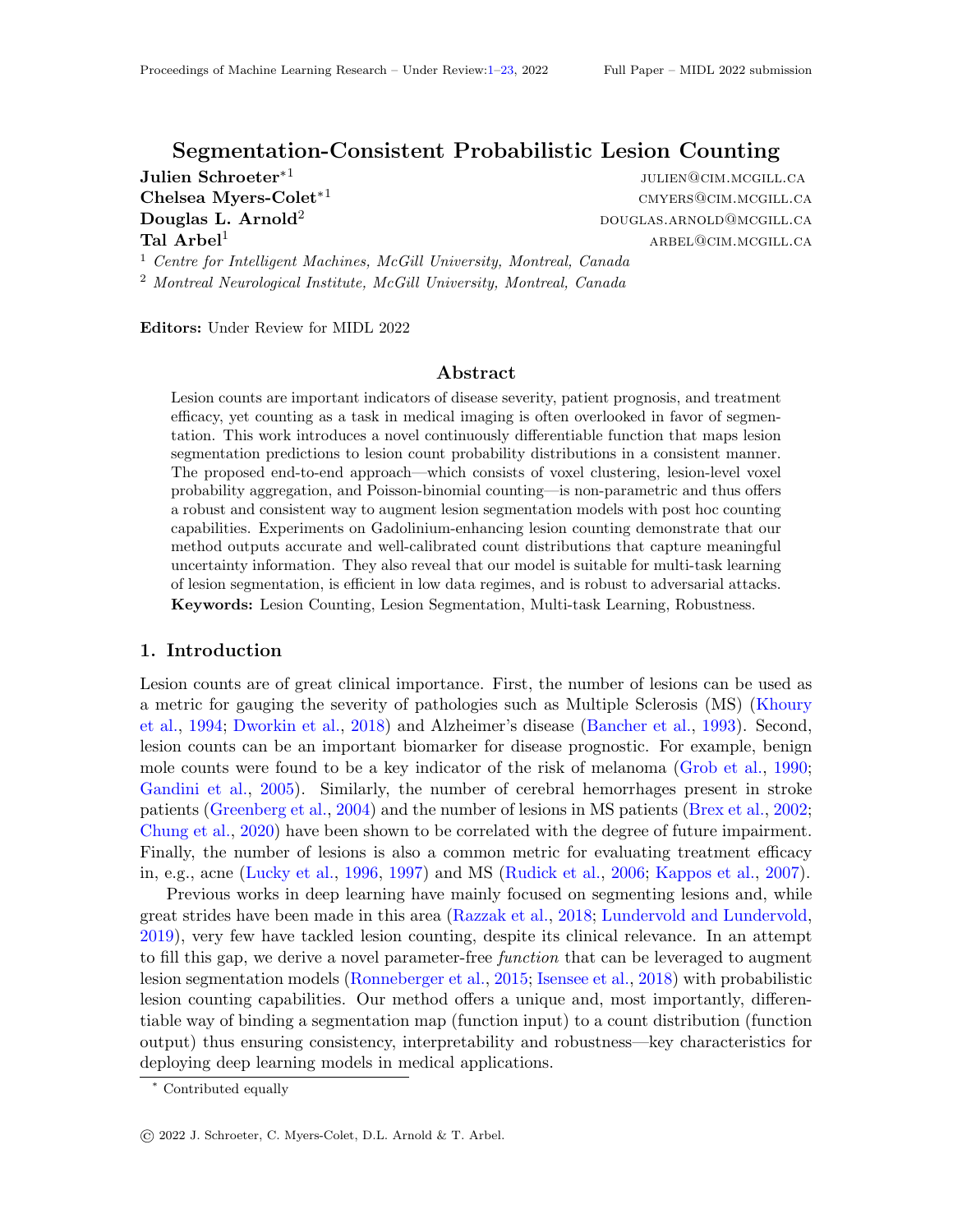## 3. Method

In this work, we propose a novel probabilistic and continuously di erentiable function that coherently maps lesion segmentation outputs to lesion count distributions. Most notably, our mapping is parameter-free thus ensuring a hardconsistencybetween segmentation outputs and count predictions unlike standard parametric multi-task approaches (Wang et al., 2018; Mlynarski et al., 2019; Tschandl et al., 2019; Al-Masni et al., 2020) where the segmentation and classi cation heads might produce contradictory results.

## 3.1. Poisson-binomial Lesion Counting

The starting point of this work is set in a framework that is ubiquitous in medical instance segmentation (Pehrson et al., 2019; Taghanaki et al., 2021): a segmentation model with trainable parameters maps an input image X to a segmentation output S of the same sizeli.e.,  $S = f(X)$ . More importantly, it is assumed that the value of each voxely of S is an estimate of the probability of the corresponding voxel ofX belonging to a lesion. In other words, the modelf estimatesp( $V_i = 1$ jX), where  $V_i$  is the random variable indicating whether the voxel  $v_i$  is part of a lesion. (For clarity, we now drop the dependence onX .)

In this section, we present how a lesion segmentation ma $\mathfrak{B}$  can be mapped to a discrete count distribution C that fully captures the number of instances in the input image|according to the segmentation model f . The approach is summarized in Figure 1.

## 3.1.1. Lesion Candidate Identification

Counting the number of lesions in a segmentation mapS requires the identication of individual lesions from the background (e.g., healthy tissue) and, most importantly, from one another. Intuitively, compact clusters of higher-probability voxels in S are clear indicators of the model's degree of con dence about the potential existence of a lesion in the region. The rst step towards lesion counting thus consists in spatially partitioning the voxels f  $v_1$ ;  $v_2$ ; :::;  $v_N$  g constituting the segmentation map S into disjoint candidate regions R<sub>k</sub> in such a way that each region contains at most one of such cluster  $\frac{1}{2}$ .

While many alternatives exist to perform this spatial clustering (Han and Uyyanonvara, 2016; Ibrahim and El-kenawy, 2020), we opt for an approach prevalent in medical instance segmentation (Wang et al., 2016; Han, 2017; Nakao et al., 2018; Cui et al., 2019), namely identifying connected components on the segmentation ma $\mathfrak{B}$  after binarization. In contrast to standard approaches, we suggest performing the binarization with a low threshold to avoid discarding any potential lesions. Of course, any prior knowledge about what constitutes a valid lesion|e.g., minimum size (Baumgartner et al., 2021; Commowick et al., 2021)|can be utilized at this stage to rene the selection of lesion candidates.

Overall, this rst step of our approach maps the segmentation mapS to a set of disjoint candidate regionsfR  $_1$ ; R<sub>1</sub>; :::; R<sub>K</sub> g.

## 3.1.2. Lesion Candidates ! Lesion Existence Probabilities

The sets  $R_k$  represent regions of the image that might contain a lesion according to the segmentation modelf . Since the existence of a lesion within these clusters is not certain, we assign to each regior  $k_k$  an underlying random variable  $R_k$  indicating whether it actually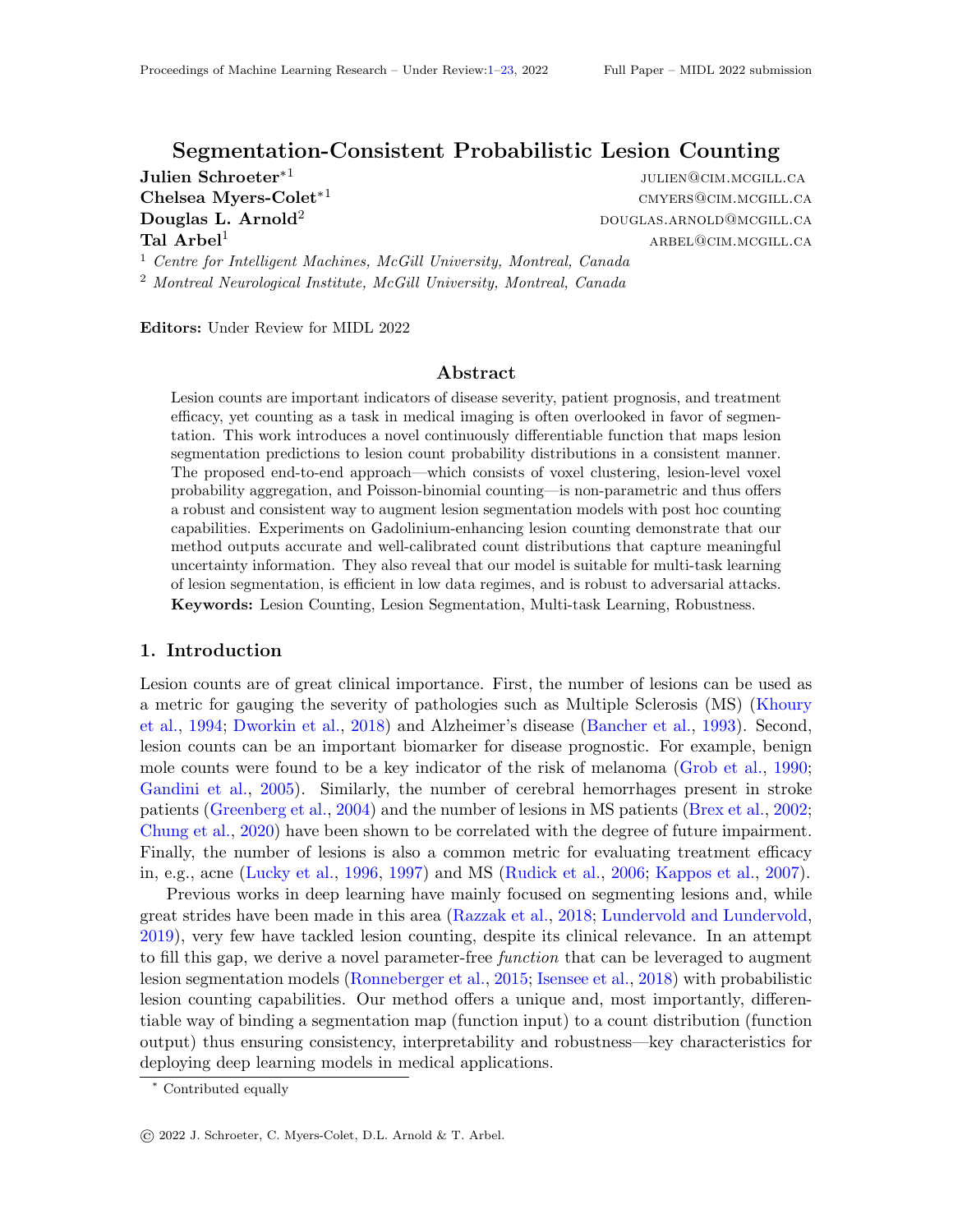contains a lesion. In terms of modeling, the lesion-level existence probabilities  $(R<sub>i</sub> = 1)$  are intrinsically linked to the lower-level voxel probability estimates  $p (V<sub>i</sub> = 1)$  outputted by the segmentation model. Indeed, a cluster of voxels that all have low probabilities is inherently less likely to contain a lesion than a region with voxel probabilities closer to1. In fact, Bayes Theorem captures the relationship between these random variables:

$$
p(V_i = 1) = \frac{p(V_i = 1 j R_k = 1)}{p(R_k = 1 j V_i = 1)} p(R_k = 1): \qquad (1)
$$

This equation can be simplied further in many scenarios. For instance, it is trivial that if a voxel  $v_i$  is part of a lesion, then the region  $R_k$  to which it is assigned contains a lesion, i.e.,  $p(R_k = 1)V_i = 1$  = 1, if  $v_i \ge R_k$ . As a result, based on equation 1, each voxel probability  $p(V_i = 1)$  within a given region R<sub>k</sub> is simply a linear function of the conditional  $p(V_i = 1|R_k = 1)$  which measures the likelihood of a voxel  $i \geq R_k$  to be found within the lesion's boundaries given that a lesion truly exists  $\ln R_k$ . In many applications, there will be at least one voxel per cluster (generally, the centremost voxel) with a very low probability of residing outside the lesion boundaries if the cluster actually represents a lesion. Given this, the following approximation can be made(Assumption 2) : max $_{i:v_i 2R_k}$  p(V<sub>i</sub> = 1 jR<sub>k</sub> = 1) 1.

When combined, these results yield a segmentation-consistent estimate of the lesion existence probability of each region candidate  $R_k$ :

$$
p (R_k = 1) = max_{i: v_i 2R_k} p (V_i = 1): \qquad (2)
$$

All in all, this demonstrates that, under certain assumptions (full discussion in Appendix  $A$ ), a lesion's probability of existing is best estimated by the maximum probability attributed to a voxel within the cluster. This matches the most prevalent heuristic used to aggregate individual voxel probabilities into component-level values (Han, 2017; de Moor et al., 2018; Nakao et al., 2018; Chen et al., 2019; Jaeger et al., 2020; Baumgartner et al., 2021).

#### 3.1.3. Lesion Existence Probabilities ! Lesion Count

So far, the segmentation map has been partitioned into disjoint lesion candidate region  $\mathbb{R}_k$ and each region has been assigned a segmentation-consistent lesion existence probability p ( $R_k = 1$ ). By assuming that the voxels of a given region are independent of the existence of lesions within other regions (i.e.,  $V_i$ ?  $R_k$ ; 8i 2 f i j  $v_i$   $R_k$ g), the lesion existence probabilities can be aggregated into a coherent count distribution by modeling the total number of lesions as a sum of independent Bernoulli trials(Assumption 3) :

$$
C = \frac{P}{k} B(p (R_k=1)) = \frac{P}{k} B(max_{i:v_i 2R_k} p (V_i=1))
$$
 (3)

In this setup, the lesion count C follows a Poisson-binomial distribution (Wang, 1993) and thus the value of its bins can be computed e ciently in quadratic time (i.e.,  $O(K^2)$ ) using a simple recursion formula (Howard, 1972; Gail et al., 1981; Schroeter et al., 2019).

In fact, this instance aggregation approach and its independence assumption are reminiscent of the classical noisy-OR model (Pearl, 1988) that nds wide application in probabilistic disease modeling (Onisko et al., 2001; Anand and Downs, 2008; Liao et al., 2019).

In summary, the proposed lesion counting approach is intuitive: it consists in identifying potential lesions (Section 3.1.1), assigning them a probability of existence (Section 3.1.2), and nally aggregating these values into a coherent count distribution (Section 3.1.3).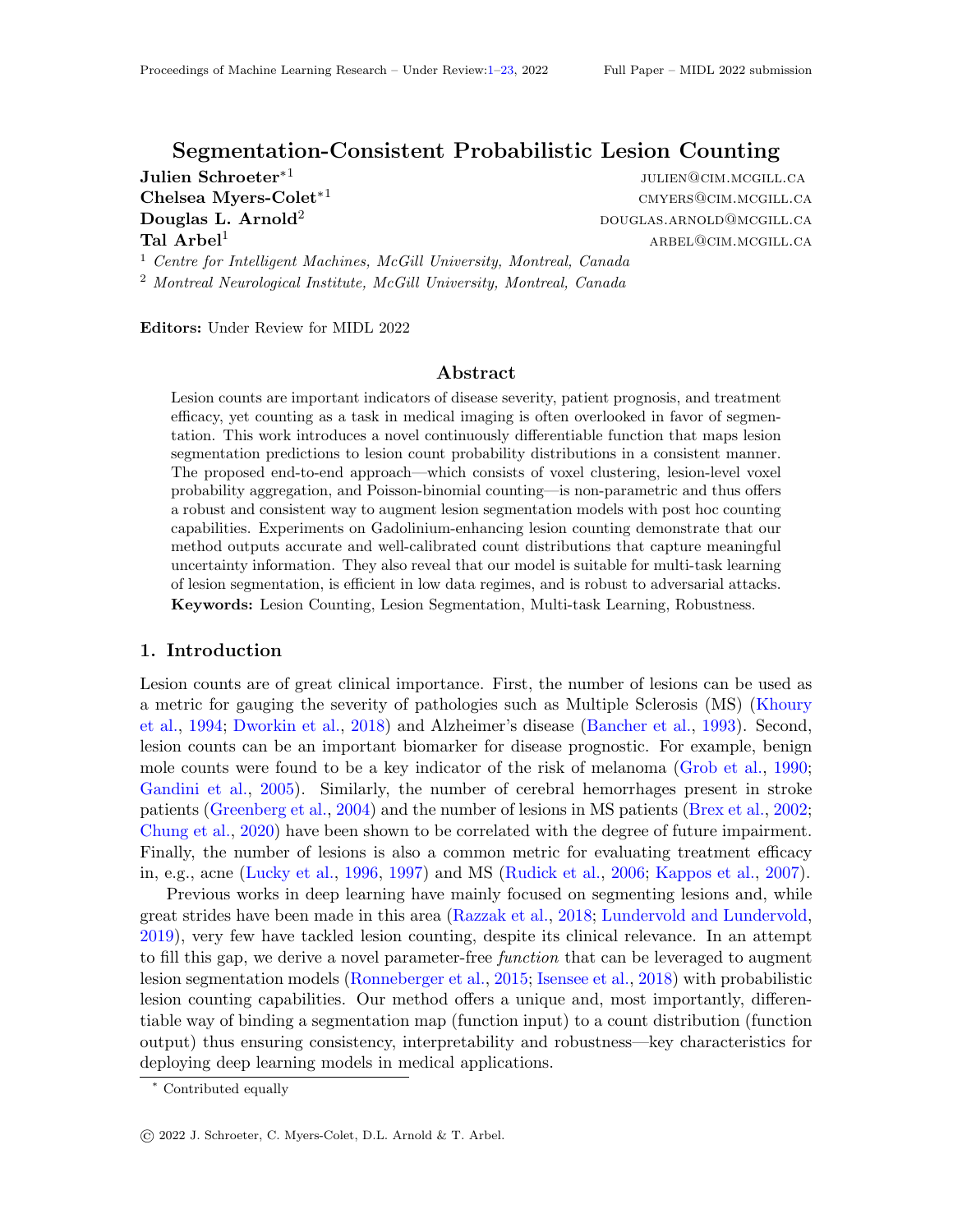## 3.2. Backpropagating Count Information

The proposed Poisson-binomial lesion counting function is comprised solely of continuously dierentiable operations. As a result, count information can easily be backpropagated through the function, and thus lesion count annotations c can be leveraged to train the model parameters in addition to standard segmentation labels.

To that end, a loss function comparing the count label c with the estimated count distribution C has to rst be de ned. The standard Kullback-Leibler divergence (Kullback and Leibler, 1951) between the estimated count distributionC and the Dirac distribution of the count labels  $1_c$  is a straightforward and e ective choice in this setting, i.e.,

L( ) = D<sub>KL</sub> (
$$
\binom{P}{k}
$$
 B(max<sub>i:vi</sub>2R<sub>k</sub> p (V<sub>i</sub> = 1)) k1<sub>c</sub>) = log(p(C = c j X)) : (4)

This expression is equivalent to the standard cross-entropy loss function where the bins of the estimated count distribution are viewed as independent classes.

Gradient Sparsity Although theoretically sound, the aggregation of voxel probabilities into a few lesion existence probabilities using a lesion-wide max-operation has for e ect to produce sparse gradients. Indeed, only a tiny fraction of the voxels constituting the segmentation map (i.e., the maximum of each lesion candidate) might ultimately have non-zero gradient when backpropagating count information. While gradient sparsity can sometimes harm the learning process (Henderson and Ferrari, 2016), experiments in Section 4.2 will show quite the contrary thanks to the high correlation between neighboring voxels.

Segmentation Pre-training Lesion counts are a weak source of information: they do not hold any information about the appearance, shape, or location of lesions. In terms of training, the quality of the signal provided by count labels is thus intrinsically bounded by the knowledge already assimilated by the segmentation model. For instance, the count-based gradients of a randomly initialized segmentation model can be expected to be extremely noisy, if not misleading. A stable learning procedure will therefore necessitate pre-training of the model using segmentation annotations.

## 4. Experiments and Results

Gadolinium-enhancing (Gad) lesions have been shown to be an important biomarker of disease activity in Multiple Sclerosis (McFarland et al., 1992). In this section, we thus assess the e ectiveness of our approach on the clinically-relevant task of Gad lesion counting.

Dataset We use a large multi-centre, multi-scanner proprietary dataset comprised of MRI scans from 1067 patients undergoing a clinical trial to treat Relapsing Remitting MS as described in (Karimaghaloo et al., 2016). The input data and training labels consist of ve 3D brain MRI sequences (e.g., T1-weighted and T1-weighted with gadolinium contrast agent) and expert Gad lesion masks respectively. Patients were split into non-overlapping train  $(60%)$ , validation  $(20%)$  and test  $(20%)$  sets. (See Appendix B.2 for details.)

Baseline Segmentation Model As backbone for lesion segmentation, we use a 5-layer UNet (Ronneberger et al., 2015; Isensee et al., 2018) with instance normalization, leakyReLU activation, and dropout trained using Adam and cross entropy loss. (See code for details)

<sup>1.</sup> https://github.com/SchroeterJulien/MIDL-2022-Segmentation-Consistent-Lesion-Counting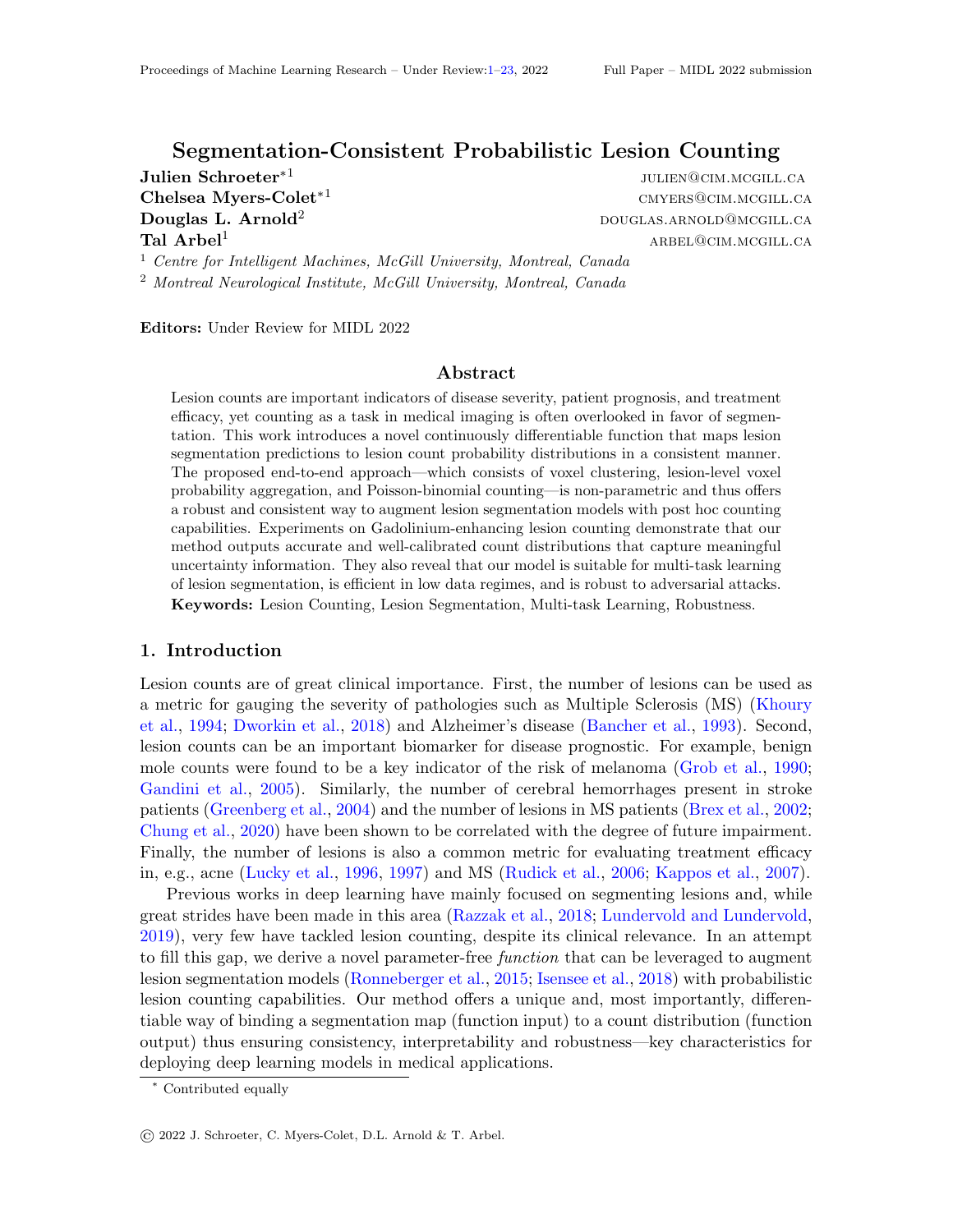

Figure 2: Post-hoc results. (eft) Threshold sensitivity. Count predictions for test sample # 286 with two potential lesions; CC infers a threshold-dependent scalar count, while our method infers a count distribution. (right ) Quality of the uncertainty estimate. Overall, the more certain (lower normalized entropy) our method is, the more accurate it is.

## 4.1. Post hoc Lesion Counting

Our model can be applied directly to the segmentation output of a trained segmentation model as a post hoc counting function during inference. In this section, we compare the e ectiveness of our approach against the standard connected component-based method (see Section 2). To do so, the baseline segmentation model|described above|is rst trained during 115 epochs. The segmentation outputs of the test samples are then mapped to count predictions either by counting the number of connected components on a binarized version of the segmentation outputs (CC) or by using our counting function (Ours) .

Counting Performance While both methods exhibit comparable performance (i.e., count accuracy of around 90%) for higher binarization thresholds , experiments reveal that our model is much morerobust to variations in this hyperparameter (full quantitative results in Section  $C.1$ ). Indeed, the count accuracy of our approach appears almost constant, while the performance of CC degrades signi cantly for lower thresholds (e.g.69% accuracy at  $=0:1$ ). Above all, the sensitivity of the connected component benchmark underlines the high fragility of its count predictions as illustrated in Figure 2 (left) where a small change in threshold leads to a drastically di erent count prediction. In contrast, the count distribution inferred by our model for the same example captures well the ambiguity present in the segmentation map (here, most likely one lesion, potentially two). Overall, the probabilistic nature of our approach allows to extract more information from the segmentation map, while making the predictions implicitly more robust to the binarization threshold.

Uncertainty Conveyance Uncertainty quantication is key in the medical domain. We thus measure the entropy of all count distributions inferred by our model. Since scalar predictions do not intrinsically convey any uncertainty information, we use Monte Carlo dropout (Gal and Ghahramani, 2016) to estimate a comparable metric for the connectedcomponent benchmark. This process does however not yield fully satisfactory results since the dropout-based sampling does often not produce large enough changes in the segmen-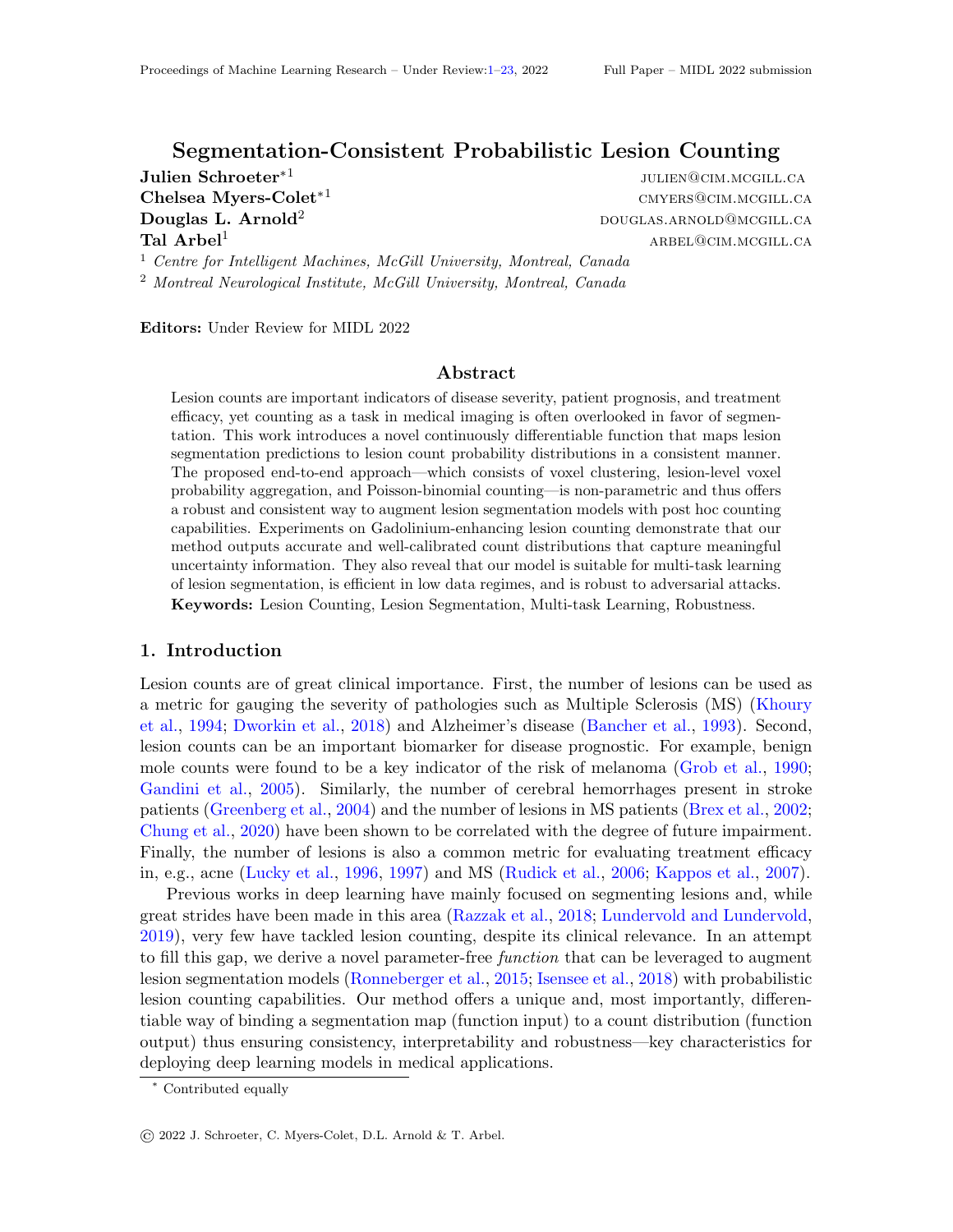### Segmentation-Consistent Probabilistic Lesion Counting

|                   | Counting |      | Segmentation |      |            | <b>Robustness</b> |       |
|-------------------|----------|------|--------------|------|------------|-------------------|-------|
| Method            | Acc.     | F1   | F1           | ECE  | <b>MCE</b> | SR                | AD    |
| <b>Bottleneck</b> | 87.6     | 67.3 | 69.3         | 8.05 | 0.363      | 86.1              | 74.76 |
| Multi-Head        | 88.7     | 70.8 | 68.4         | 3.64 | 0.213      | 24.7              | 21.80 |
| Downstream        | 86.7     | 64.2 | 62.0         | 9.51 | 0.160      | 14.4              | 12.43 |
| Ours (Multi-task) | 88.3     | 70.8 | 66.2         | በ 72 | 0 077      | 81                | 7 07  |

Table 1: Performance comparison of our model and benchmarks in the multi-task setup. Reported metrics: Counting: accuracy(Acc) and F1-score(F1) ; Segmentation: voxel-wise F1 score(F1), expected calibration error (ECE)  $[$  e <sup>5</sup>] and maximum calibration error (MCE) as de ned in (Guo et al., 2017); Robustness  $( =0.5)$ : proportion of attacks that successfully alter the count prediction (SR) and drop in count accuracy caused by the attacks(AD).

tation map to alter the count estimate (i.e., most samples ( 80%) always yield the same prediction despite the stochastic sampling). For comparison, we look at the evolution of both models' accuracy as the samples with the highest entropy are discarded (Figure (zight)). Most importantly, the monotone decreasing trend which can be observed demonstrates that the count distribution inferred by our model implicitly contains meaningful information about the uncertainty associated with a prediction. In addition, at very low entropy thresholds (i.e., when keeping only the most certain samples) our method reaches near 1%00 accuracy indicating that the model does not suer from overcondence, unlike CC. (These results are corroborated by the probability calibration analysis presented in Appendix C.2.)

## 4.2. Count-based Learning

Our function can also be used as **a** wer for backpropagating count information into segmentation models in a multi-task learning setting. To assess its e ectiveness against standard benchmarks, we adapt three common multi-task classication and segmentation models to the task of lesion counting and segmentation. For fairness, all models are built on top of the baseline segmentation model presented above, and hence only dier architecturally in the representations used as input to perform the count classication: (Bottleneck) bottleneck representations (Wang et al., 2018);(Multi-Head) representations taken after the second to last layer of a UNet (Mlynarski et al., 2019); (Downstream) segmentation maps as representations (Al-Masni et al., 2020). The same training protocol is introduced for all models: pre-training for 20 epochs on segmentation labels only before training in a multi-task setup for another 100 epochs using count-based gradients with gradually increasing weight and using the validation segmentation F1-score as stopping criterion. (See Appendix B.3 for architecture and training details.)

Multi-task Performance Our model and the multi-head benchmark display the best overall counting metrics (see Table 1). Moreover, all multi-task approaches|except the bottleneck one limprove the calibration (Guo et al., 2017) of the segmentation predictions in comparison to the baseline segmentation model  $MCE$  : 0.234) revealing that lesion counting acts as a relevant regularizer for segmentation learning when most parameters are shared. Finally, the 80% improvement in ECE of our model over the next best method underlines the merit of coupling the count estimate to the segmentation map for increased consistency.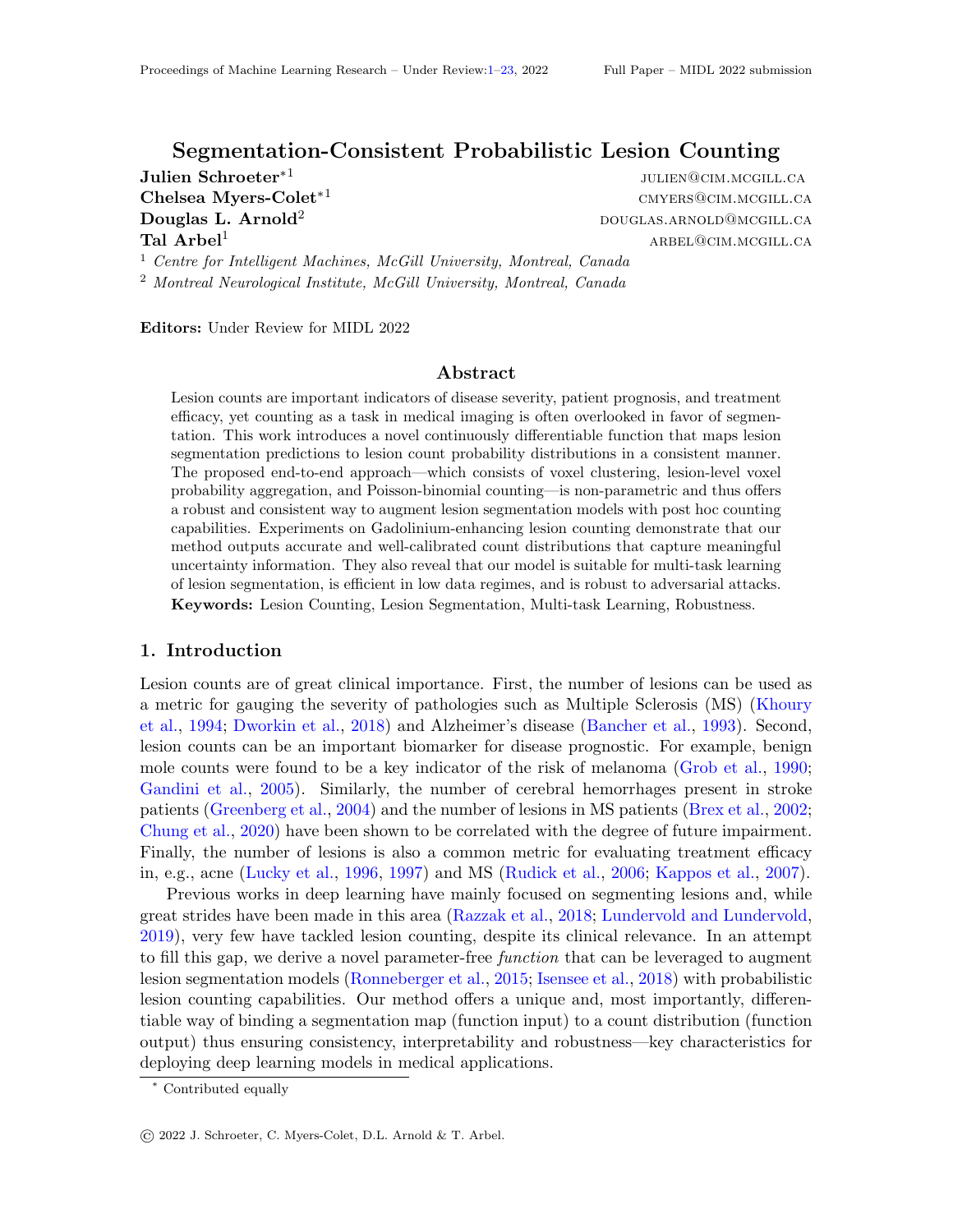Low Data Regimes Data scarcity is ubiquitous in medical imaging. To evaluate all models in a low data setting, we replicate the multi-task experiments using only 1% of the training samples. In this setup, all benchmarks|unlike our method|exhibit crippling convergence issues. Remarkably, applying our counting function post hoc on the output of the baseline segmentation model outperforms all approaches on all metrics (see Table C.2, in Appendix C.4), underlining the relevance of less parametrized models in low data regimes.

Robustness The addition of a small undetectable noise to the input shouldn't aect the predictions of a model intended for medical application. To assess the robustness of all models, we thus perform the following adversarial attack (Szegedy et al., 2013; Goodfellow et al.,  $2014$ ) on the count predictions:1) we freeze the models $2$ ) select an input sample and add a small random noise to it, 3) optimize the noise through gradient descent with the objective to fool the network (i.e., maximize entropy). We also include an  $l_2$ -regularization (with weight ) in an attempt to keep the input noise as small as possible.

Overall, our approach exhibits the strongest robustness to the adversarial attack with the downstream model trailing slightly behind (see Table 1). Since the added noise is negligible, the segmentation prediction is often unaected, and as a result the attack can be interpreted as an attack on the consistency between the count and segmentation outputs. This con rms the intuition that more highly parameterized models can more easily be misled to output contradictory predictions. In contrast, by coupling the count prediction to the segmentation map, our approach ensures greater consistency between the count estimate and the visual feedback provided by the segmentation, and thus is more trustworthy.

### 5. Discussion and Conclusion

In this work, we proposed a novel probabilistic model for lesion counting which can either be applied post hoc to augment segmentation models with counting capabilities or be integrated directly into the learning process in a multi-task setting. As shown through experiments on GAD lesion counting, our method outshines the commonly-used connected-component benchmark by providing well calibrated probability distributions that implicitly capture the uncertainty of the predictions. In the multi-task setup, our approach not only achieved strong counting performance but, above all, displayed the best noise robustness. Since trustworthiness and reliability are key in medical applications, our method thus oers a strong alternative to existing models which can often be fooled by minor variations of the input.

Performance aside, our model has the unique characteristic of inferring counts that can be easily traced back to precise regions of the segmentation map. The novelty of directly coupling the count estimate to the segmentation map thus grants valuable visual feedback and interpretability for clinical review|a level of transparency that is hardly achievable for more parametrized models even with the help of additional heuristics such as Grad-CAM (Selvaraju et al., 2017). However, the underlying hard consistency between count and segmentation which confers our model great robustness and interpretability is also its Achilles heel. The counting method is only as strong as the segmentation model since the count predictions are designed to faithfully re
ect the content of the segmentation map and not to overturn its content (i.e., segmentation-consistent counting).

In summary, our counting approach o ers a good balance between counting capabilities, segmentation consistency, performance in low data regimes, robustness, and interpretability.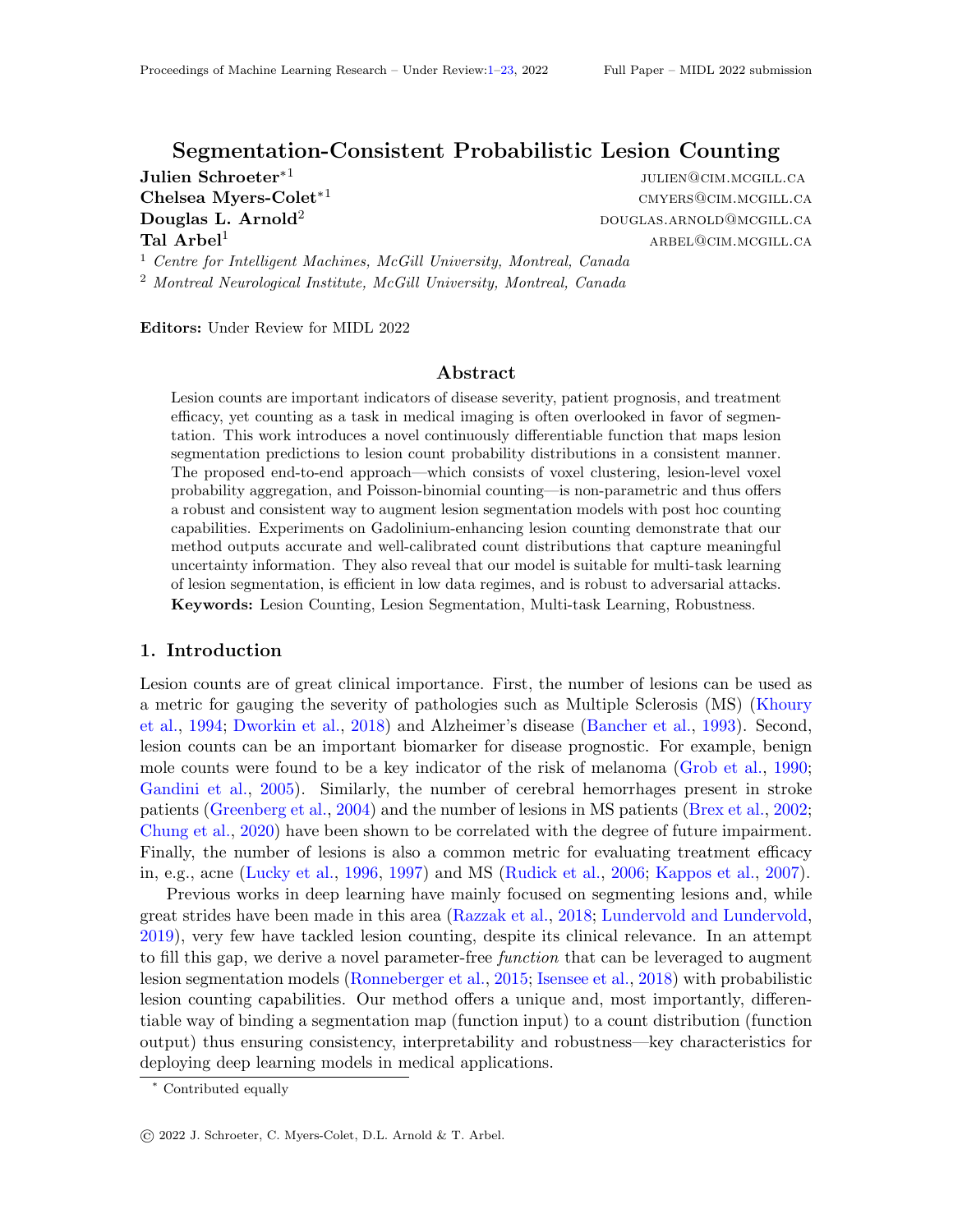## Acknowledgments

This investigation was supported by an award from the International Progressive MS Alliance (PA-1412-02420), the Canada Institute for Advanced Research (CIFAR) Arti cial Intelligence Chairs program (Arbel) and by the Canadian Natural Science and Engineering Research Council (CGSM-NSERC-2021-Myers-Colet). Supplementary computational resources were provided by Calcul Quebec, WestGrid, and Compute Canada. The authors would also like to thank Brennan Nichyporuk, Justin Szeto, Kirill Vasilevski, and Eric Zimmermann.

## References

- Mohammed A Al-Masni, Dong-Hyun Kim, and Tae-Seong Kim. Multiple skin lesions diagnostics via integrated deep convolutional networks for segmentation and classication. Computer methods and programs in biomedicine 190: 105351, 2020.
- Amine Amyar, Romain Modzelewski, Hua Li, and Su Ruan. Multi-task deep learning based ct imaging analysis for covid-19 pneumonia: Classication and segmentation.Computers in Biology and Medicine, 126:104037, 2020.
- Vibha Anand and Stephen M Downs. Probabilistic asthma case nding: a noisy or reformulation. In AMIA Annual Symposium Proceedings, volume 2008, page 6. American Medical Informatics Association, 2008.
- Samuel G Armato III, Georey McLennan, Luc Bidaut, Michael F McNitt-Gray, Charles R Meyer, Anthony P Reeves, Binsheng Zhao, Denise R Aberle, Claudia I Henschke, Eric A Homan, et al. The lung image database consortium (lidc) and image database resource initiative (idri): a completed reference database of lung nodules on ct scans.Medical physics, 38(2):915{931, 2011.
- Christian Bancher, Heiko Braak, Peter Fischer, and Kurt A Jellinger. Neuropathological staging of alzheimer lesions and intellectual status in alzheimer's and parkinson's disease patients. Neuroscience letters, 162(1-2):179{182, 1993.
- Michael Baumgartner, Paul F Jaeger, Fabian Isensee, and Klaus H Maier-Hein. nndetection: A self-con guring method for medical object detection. arXiv preprint arXiv:2106.00817, 2021.
- Brigid Betz-Stablein, Brian D'Alessandro, Uyen Koh, Elsemieke Plasmeijer, Monika Janda, Scott W Menzies, Rainer Hofmann-Wellenhof, Adele C Green, and H Peter Soyer. Reproducible naevus counts using 3d total body photography and convolutional neural networks. Dermatology, pages 1{8, 2021.
- Peter A Brex, Olga Ciccarelli, Jonathon I O'Riordan, Michael Sailer, Alan J Thompson, and David H Miller. A longitudinal study of abnormalities on mri and disability from multiple sclerosis. New England Journal of Medicine, 346(3):158{164, 2002.
- Eric Z Chen, Xu Dong, Xiaoxiao Li, Hongda Jiang, Ruichen Rong, and Junyan Wu. Lesion attributes segmentation for melanoma detection with multi-task u-net. In 2019 IEEE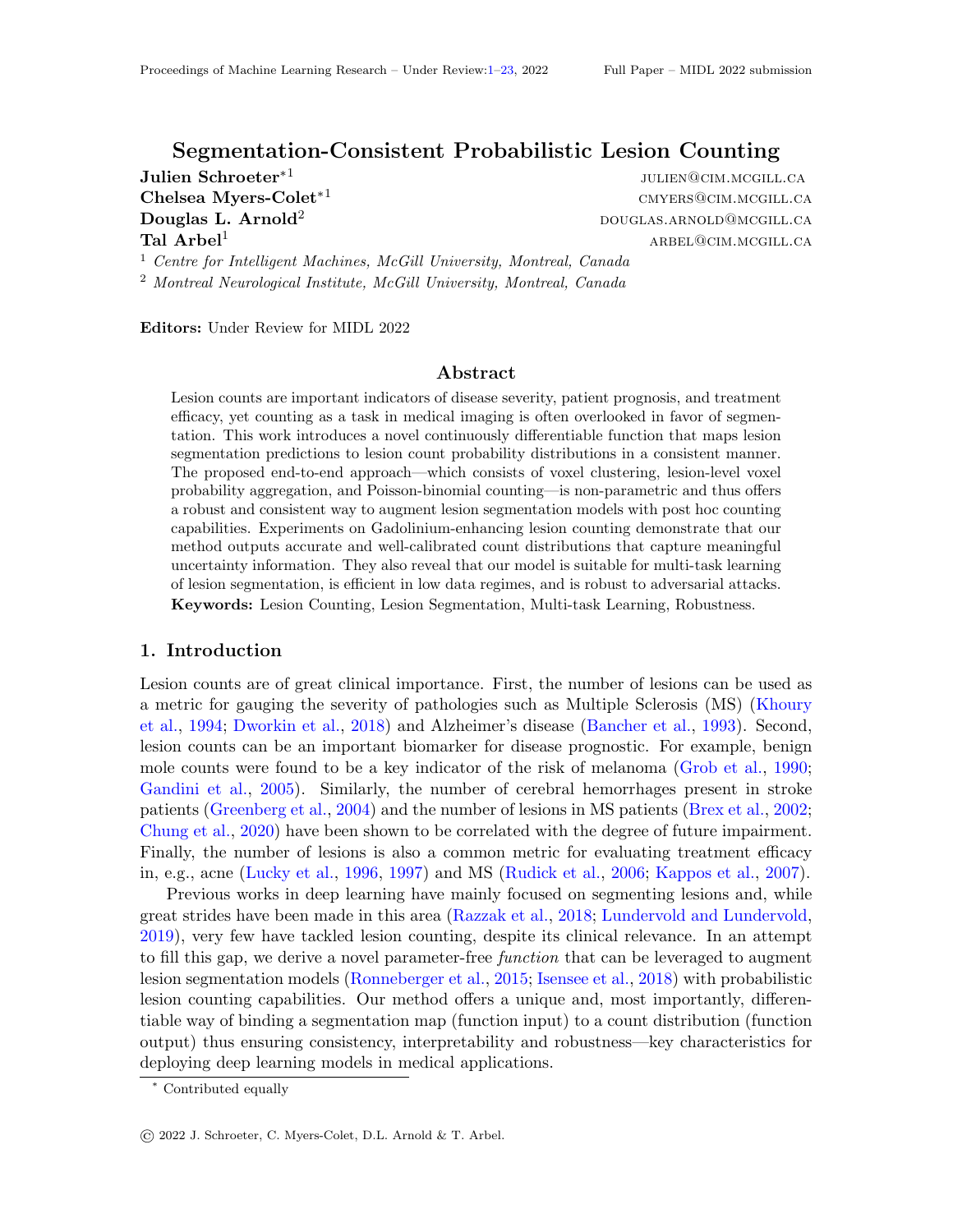16th International Symposium on Biomedical Imaging (ISBI 2019), pages 485{488. IEEE, 2019.

- Karen K Chung, Daniel Altmann, Frederik Barkhof, Katherine Miszkiel, Peter A Brex, Jonathan O'Riordan, Michael Ebner, Ferran Prados, M Jorge Cardoso, Tom Vercauteren, et al. A 30-year clinical and magnetic resonance imaging observational study of multiple sclerosis and clinically isolated syndromesAnnals of neurology, 87(1):63{74, 2020.
- Olivier Commowick, Frederic Cervenansky, Francois Cotton, and Michel Dojat. Msseg-2 challenge proceedings: Multiple sclerosis new lesions segmentation challenge using a data management and processing infrastructure. InMICCAI 2021-24th International Conference on Medical Image Computing and Computer Assisted Intervention pages 1{ 118, 2021.
- Can Cui, Karl Thurnhofer-Hemsi, Reza Soroushmehr, Abinash Mishra, Jonathan Gryak, Enrique Domnguez, Kayvan Najarian, and Ezequiel Lopez-Rubio. Diabetic wound segmentation using convolutional neural networks. In 2019 41st Annual International Conference of the IEEE Engineering in Medicine and Biology Society (EMBC), pages 1002{ 1005. IEEE, 2019.
- Timothy de Moor, Alejandro Rodriguez-Ruiz, Albert Gubern Merida, Ritse Mann, and Jonas Teuwen. Automated soft tissue lesion detection and segmentation in digital mammography using a u-net deep learning network.arXiv preprint arXiv:1802.06865, 2018.
- Florian Dubost, Hieab Adams, Pinar Yilmaz, Gerda Bortsova, Gijs van Tulder, M Arfan Ikram, Wiro Niessen, Meike W Vernooij, and Marleen de Bruijne. Weakly supervised object detection with 2d and 3d regression neural networks.Medical Image Analysis, 65: 101767, 2020.
- Jordan D Dworkin, Kristin A Linn, Ipek Oguz, Greg M Fleishman, Rohit Bakshi, Govind Nair, Peter A Calabresi, Roland G Henry, Jiwon Oh, Nico Papinutto, et al. An automated statistical technique for counting distinct multiple sclerosis lesions.American Journal of Neuroradiology, 39(4):626{633, 2018.
- Mitchell H Gail, Jay H Lubin, and Lawrence V Rubinstein. Likelihood calculations for matched case-control studies and survival studies with tied death times.Biometrika, 68 (3):703{707, 1981.
- Yarin Gal and Zoubin Ghahramani. Dropout as a bayesian approximation: Representing model uncertainty in deep learning. In international conference on machine learning, pages 1050{1059. PMLR, 2016.
- Sara Gandini, Francesco Sera, Maria Soa Cattaruzza, Paolo Pasquini, Damiano Abeni, Peter Boyle, and Carmelo Francesco Melchi. Meta-analysis of risk factors for cutaneous melanoma: I. common and atypical naevi.European journal of cancer, 41(1):28{44, 2005.
- Ian J Goodfellow, Jonathon Shlens, and Christian Szegedy. Explaining and harnessing adversarial examples.arXiv preprint arXiv:1412.6572 , 2014.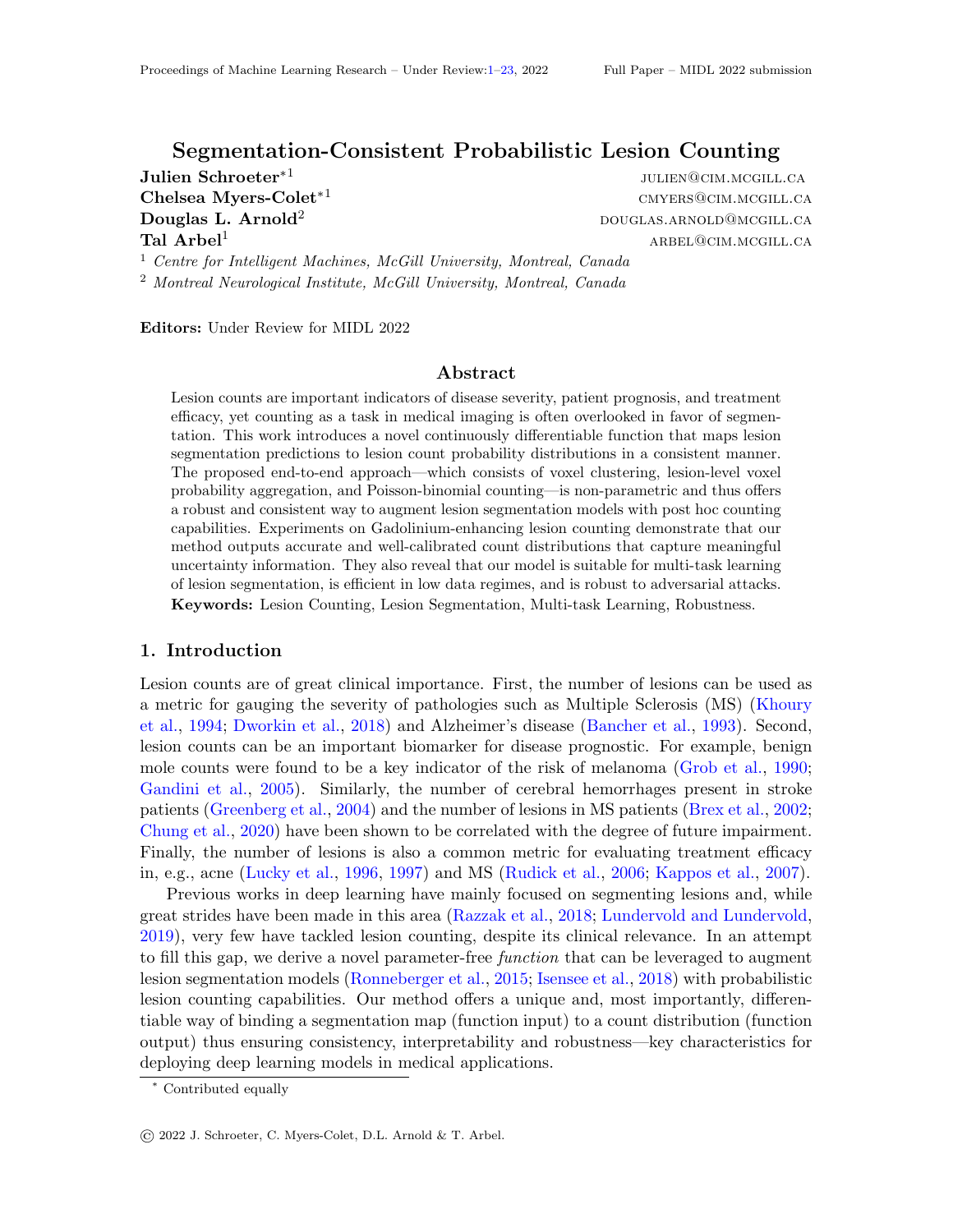- Steven M Greenberg, Jessica A Eng, MingMing Ning, Eric E Smith, and Jonathan Rosand. Hemorrhage burden predicts recurrent intracerebral hemorrhage after lobar hemorrhage. Stroke, 35(6):1415{1420, 2004.
- JJ Grob, J Gouvernet, D Aymar, A Mostaque, MH Romano, AM Collet, MC Noe, MP Diconstanzo, and JJ Bonerandi. Count of benign melanocytic nevi as a major indicator of risk for nonfamilial nodular and super cial spreading melanoma. Cancer, 66(2):387{395, 1990.
- Chuan Guo, Geo Pleiss, Yu Sun, and Kilian Q Weinberger. On calibration of modern neural networks. In International Conference on Machine Learning, pages 1321{1330. PMLR, 2017.
- Kay Thwe Min Han and Bunyarit Uyyanonvara. A survey of blob detection algorithms for biomedical images. In2016 7th International Conference of Information and Communication Technology for Embedded Systems (IC-ICTES) pages 57{60. IEEE, 2016.
- Xiao Han. Automatic liver lesion segmentation using a deep convolutional neural network method. arXiv preprint arXiv:1704.07239, 2017.
- Xiaoyang Han, Yuting Zhai, Ziqi Yu, Tingying Peng, and Xiao-Yong Zhang. Detecting extremely small lesions in mouse brain mri with point annotations via multi-task learning. In International Workshop on Machine Learning in Medical Imaging, pages 498{506. Springer, 2021.
- Paul Henderson and Vittorio Ferrari. End-to-end training of object class detectors for mean average precision. InAsian Conference on Computer Vision, pages 198{213. Springer, 2016.
- Susannah Howard. Discussion on Professor Cox's paper.Journal of the Royal Statistical Society, 34B(2):210{211, 1972.
- Abdelhameed Ibrahim and El-Sayed M El-kenawy. Image segmentation methods based on superpixel techniques: A survey.Journal of Computer Science and Information Systems, 15(3), 2020.
- Fabian Isensee, Jens Petersen, Andre Klein, David Zimmerer, Paul F Jaeger, Simon Kohl, Jakob Wasserthal, Gregor Koehler, Tobias Norajitra, Sebastian Wirkert, et al. nnu-net: Self-adapting framework for u-net-based medical image segmentation.arXiv preprint arXiv:1809.10486, 2018.
- Paul F Jaeger, Simon AA Kohl, Sebastian Bickelhaupt, Fabian Isensee, Tristan Anselm Kuder, Heinz-Peter Schlemmer, and Klaus H Maier-Hein. Retina u-net: Embarrassingly simple exploitation of segmentation supervision for medical object detection. InMachine Learning for Health Workshop, pages 171{183. PMLR, 2020.
- Ludwig Kappos, Mark S Freedman, Chris H Polman, Gilles Edan, Hans-Peter Hartung, David H Miller, Xavier Montalban, Frederik Barkhof, Ernst-Wilhelm Radu, Lars Bauer, et al. E ect of early versus delayed interferon beta-1b treatment on disability after a rst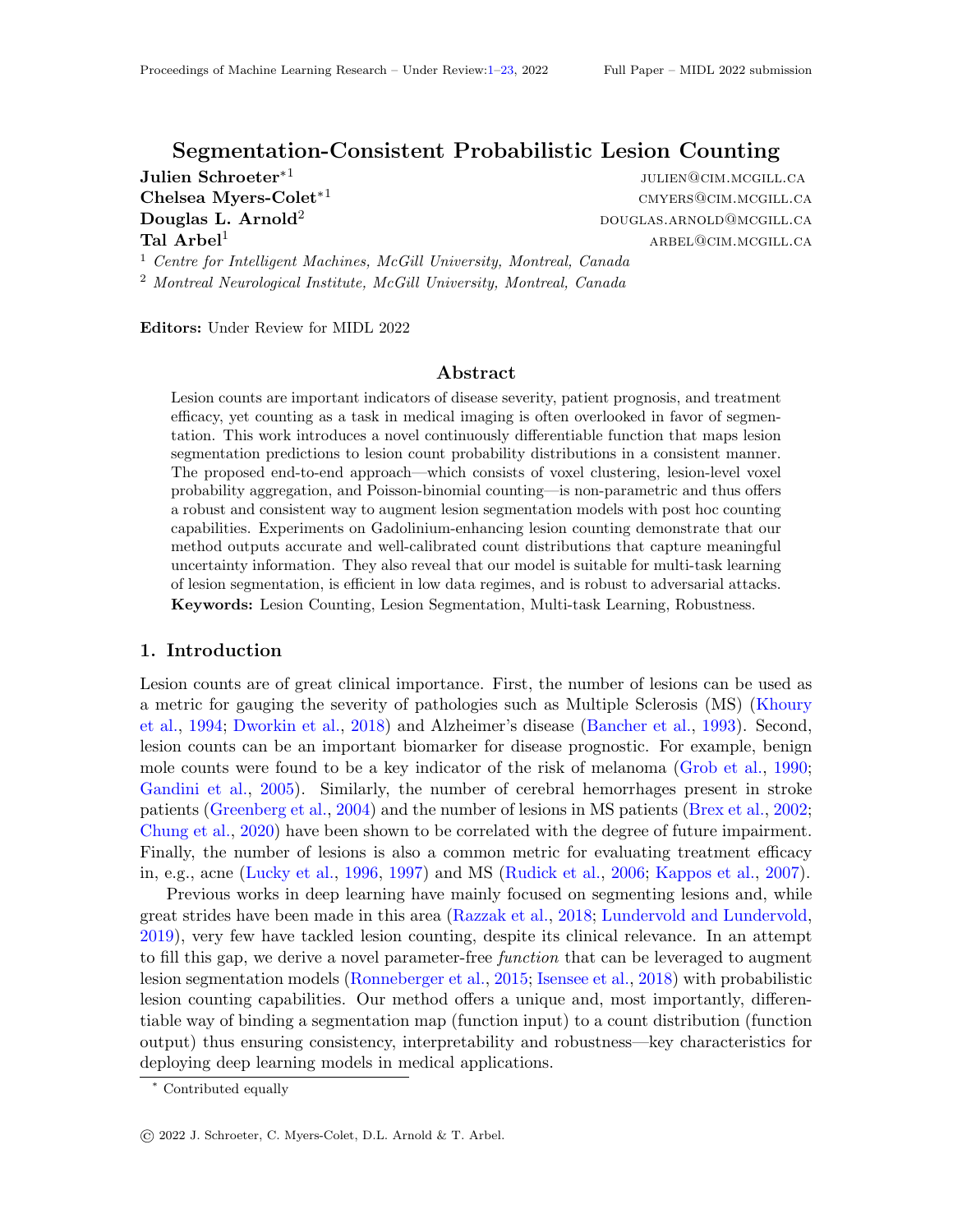clinical event suggestive of multiple sclerosis: a 3-year follow-up analysis of the bene t study. The Lancet, 370(9585):389{397, 2007.

- Zahra Karimaghaloo, Douglas L Arnold, and Tal Arbel. Adaptive multi-level conditional random elds for detection and segmentation of small enhanced pathology in medical images. Medical image analysis, 27:17{30, 2016.
- M Attique Khan, Tallha Akram, Muhammad Sharif, Kashif Javed, Muhammad Rashid, and Syed Ahmad Chan Bukhari. An integrated framework of skin lesion detection and recognition through saliency method and optimal deep neural network features selection. Neural Computing and Applications, 32(20):15929{15948, 2020.
- Muhammad Attique Khan, Muhammad Sharif, Tallha Akram, Robertas Damasevicius, and Rytis Maskeliunas. Skin lesion segmentation and multiclass classication using deep learning features and improved moth 
ame optimization. Diagnostics, 11(5):811, 2021.
- SJ Khoury, CRG Guttmann, EJ Orav, MJ Hohol, SS Ahn, L Hsu, R Kikinis, GA Mackin, FA Jolesz, and HL Weiner. Longitudinal mri in multiple sclerosis: correlation between disability and lesion burden. Neurology, 44(11):2120{2120, 1994.
- Diederik P Kingma and Jimmy Ba. Adam: A method for stochastic optimization. arXiv preprint arXiv:1412.6980, 2014.
- Solomon Kullback and Richard A Leibler. On information and suciency. The annals of mathematical statistics, 22(1):79{86, 1951.
- Thi-Lam-Thuy Le, Nicolas Thome, Sylvain Bernard, Vincent Bismuth, and Fanny Patoureaux. Multitask classication and segmentation for cancer diagnosis in mammography. arXiv preprint arXiv:1909.05397, 2019.
- Fangzhou Liao, Ming Liang, Zhe Li, Xiaolin Hu, and Sen Song. Evaluate the malignancy of pulmonary nodules using the 3-d deep leaky noisy-or network.IEEE transactions on neural networks and learning systems30(11):3484{3495, 2019.
- Anne W Lucky, Beth L Barber, Cynthia J Girman, Jody Williams, Joan Ratterman, and Joanne Waldstreicher. A multirater validation study to assess the reliability of acne lesion counting. Journal of the American Academy of Dermatology, 35(4):559{565, 1996.
- Anne W Lucky, Tabitha A Henderson, William H Olson, Denise M Robischb, Mark Lebwohl, and Leonard J Swinyer. Eectiveness of norgestimate and ethinyl estradiol in treating moderate acne vulgaris. Journal of the American Academy of Dermatology, 37(5):746{ 754, 1997.
- Alexander Selvikag Lundervold and Arvid Lundervold. An overview of deep learning in medical imaging focusing on mri. Zeitschrift for Medizinische Physik, 29(2):102{127, 2019.
- Henry F McFarland, Joseph A Frank, Paul S Albert, Mary E Smith, Roland Martin, Jonathan O Harris, Nicholas Patronas, Heidi Maloni, and Dale E McFarlin. Using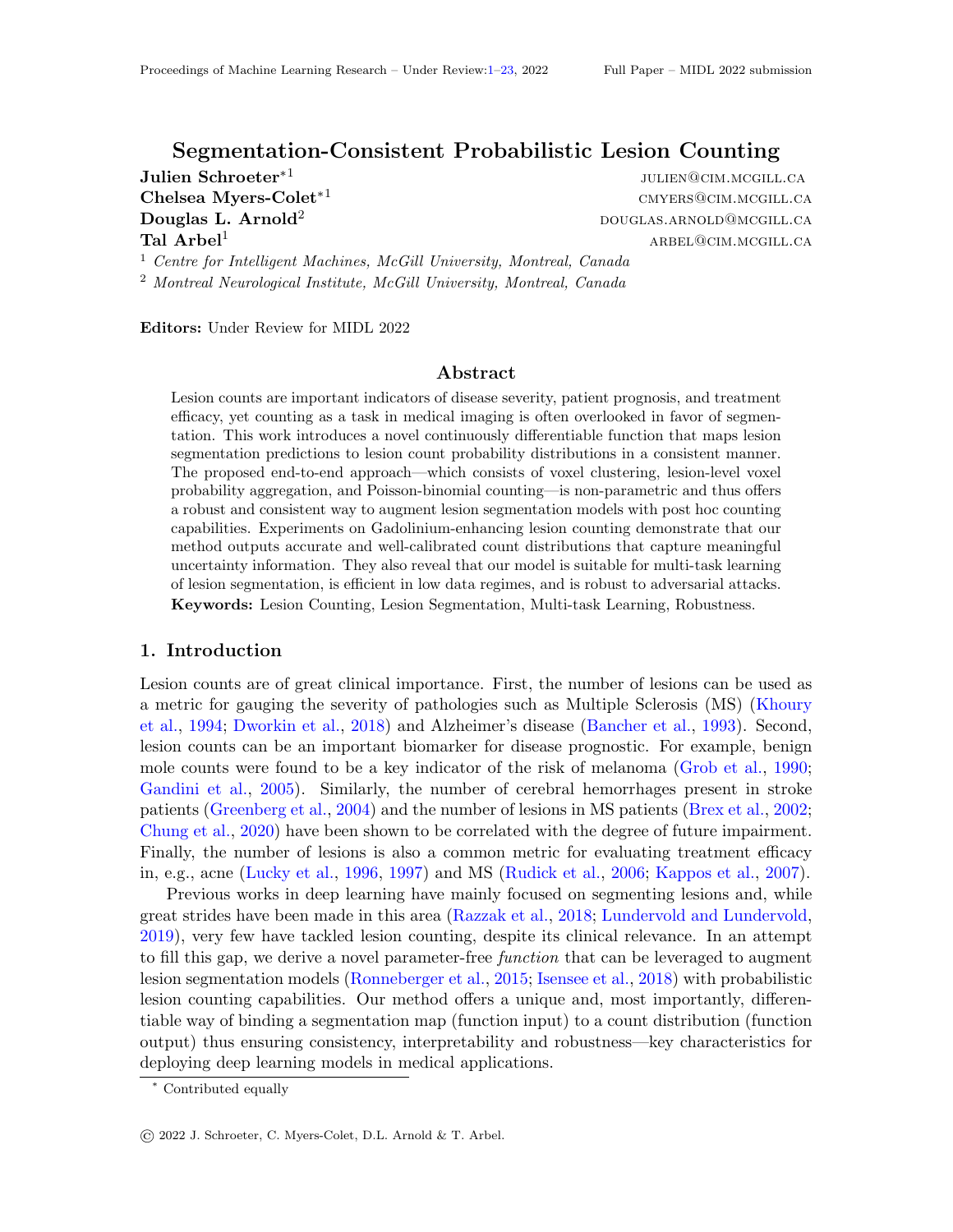gadolinium-enhanced magnetic resonance imaging lesions to monitor disease activity in multiple sclerosis. Annals of neurology, 32(6):758{766, 1992.

- Bjoern H Menze, Andras Jakab, Stefan Bauer, Jayashree Kalpathy-Cramer, Keyvan Farahani, Justin Kirby, Yuliya Burren, Nicole Porz, Johannes Slotboom, Roland Wiest, et al. The multimodal brain tumor image segmentation benchmark (brats). IEEE transactions on medical imaging, 34(10):1993{2024, 2014.
- Pawel Mlynarski, Herve Delingette, Antonio Criminisi, and Nicholas Ayache. Deep learning with mixed supervision for brain tumor segmentation. Journal of Medical Imaging, 6(3): 034002, 2019.
- Takahiro Nakao, Shouhei Hanaoka, Yukihiro Nomura, Issei Sato, Mitsutaka Nemoto, Soichiro Miki, Eriko Maeda, Takeharu Yoshikawa, Naoto Hayashi, and Osamu Abe. Deep neural network-based computer-assisted detection of cerebral aneurysms in mr angiography. Journal of Magnetic Resonance Imaging, 47(4):948{953, 2018.
- Agnieszka Onisko, Marek J Druzdzel, and Hanna Wasyluk. Learning bayesian network parameters from small data sets: Application of noisy-or gates.International Journal of Approximate Reasoning, 27(2):165{182, 2001.
- Judea Pearl. Probabilistic reasoning in intelligent systems: networks of plausible inference. Morgan kaufmann, 1988.
- Lea Marie Pehrson, Michael Bachmann Nielsen, and Carsten Ammitzb I Lauridsen. Automatic pulmonary nodule detection applying deep learning or machine learning algorithms to the lidc-idri database: a systematic review. Diagnostics, 9(1):29, 2019.
- Muhammad Imran Razzak, Saeeda Naz, and Ahmad Zaib. Deep learning for medical image processing: Overview, challenges and the future Classi cation in BioApps, pages 323{ 350, 2018.
- Olaf Ronneberger, Philipp Fischer, and Thomas Brox. U-net: Convolutional networks for biomedical image segmentation. InInternational Conference on Medical image computing and computer-assisted intervention, pages 234{241. Springer, 2015.
- Sebastian Ruder. An overview of multi-task learning in deep neural networksarXiv preprint arXiv:1706.05098, 2017.
- Richard A Rudick, Jar-Chi Lee, Jack Simon, and Elizabeth Fisher. Signicance of t2 lesions in multiple sclerosis: a 13-year longitudinal study. Annals of Neurology: Ocial Journal of the American Neurological Association and the Child Neurology Society60(2):236{242, 2006.
- Mostafa Salem, Mariano Cabezas, Sergi Valverde, Deborah Pareto, Arnau Oliver, Joaquim Salvi, Alex Rovira, and Xavier Llado. A supervised framework with intensity subtraction and deformation eld features for the detection of new t2-w lesions in multiple sclerosis. NeuroImage: Clinical, 17:607{615, 2018.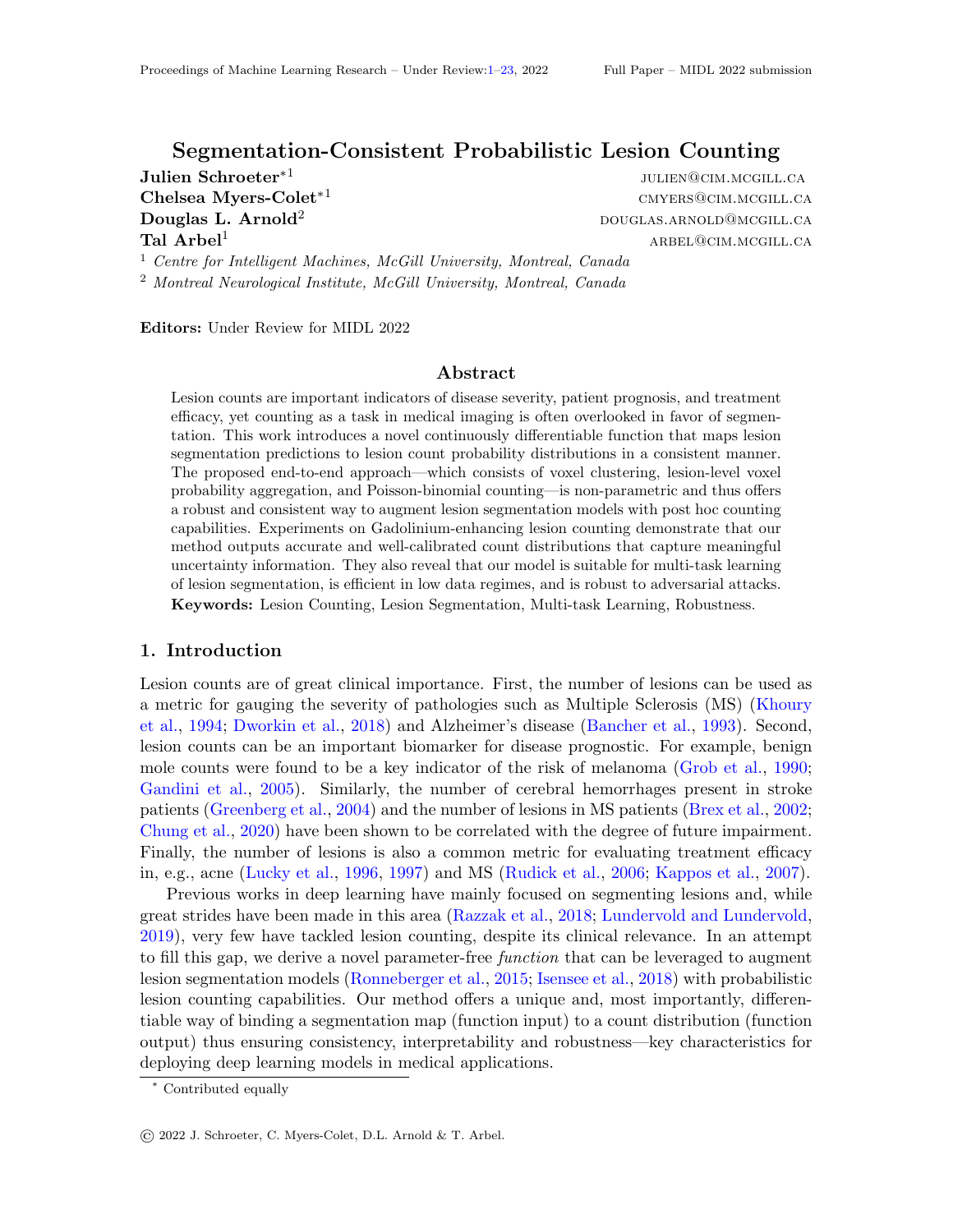- Julien Schroeter, Kirill Sidorov, and David Marshall. Weakly-supervised temporal localization via occurrence count learning. In Proceedings of International Conference on Machine Learning (ICML) , pages 5649{5659, 2019.
- Ramprasaath R Selvaraju, Michael Cogswell, Abhishek Das, Ramakrishna Vedantam, Devi Parikh, and Dhruv Batra. Grad-cam: Visual explanations from deep networks via gradient-based localization. InProceedings of the IEEE international conference on computer vision, pages 618{626, 2017.
- Christian Szegedy, Wojciech Zaremba, Ilya Sutskever, Joan Bruna, Dumitru Erhan, Ian Goodfellow, and Rob Fergus. Intriguing properties of neural networks. arXiv preprint arXiv:1312.6199, 2013.
- Saeid Asgari Taghanaki, Kumar Abhishek, Joseph Paul Cohen, Julien Cohen-Adad, and Ghassan Hamarneh. Deep semantic segmentation of natural and medical images: a review. Articial Intelligence Review , 54(1):137{178, 2021.
- Kimberley M Timmins, Irene C van der Schaaf, Edwin Bennink, Ynte M Ruigrok, Xingle An, Michael Baumgartner, Pascal Bourdon, Riccardo De Feo, Tommaso Di Noto, Florian Dubost, et al. Comparing methods of detecting and segmenting unruptured intracranial aneurysms on tof-mras: The adam challengeNeuroImage, page 118216, 2021.
- Philipp Tschandl, Christoph Sinz, and Harald Kittler. Domain-speci c classi cationpretrained fully convolutional network encoders for skin lesion segmentation.Computers in biology and medicine, 104:111{116, 2019.
- Dayong Wang, Aditya Khosla, Rishab Gargeya, Humayun Irshad, and Andrew H Beck. Deep learning for identifying metastatic breast cancer.arXiv preprint arXiv:1606.05718, 2016.
- Puyang Wang, Vishal M Patel, and Ilker Hacihaliloglu. Simultaneous segmentation and classication of bone surfaces from ultrasound using a multi-feature guided cnn. InInternational conference on medical image computing and computer-assisted intervention, pages 134{142. Springer, 2018.
- Yuan H Wang. On the number of successes in independent trialsStatistica Sinica, pages 295{312, 1993.
- Lequan Yu, Hao Chen, Qi Dou, Jing Qin, and Pheng-Ann Heng. Automated melanoma recognition in dermoscopy images via very deep residual networks. E.E. transactions on medical imaging, 36(4):994{1004, 2016.
- Yue Zhou, Houjin Chen, Yanfeng Li, Qin Liu, Xuanang Xu, Shu Wang, Pew-Thian Yap, and Dinggang Shen. Multi-task learning for segmentation and classication of tumors in 3d automated breast ultrasound images.Medical Image Analysis, 70:101918, 2021.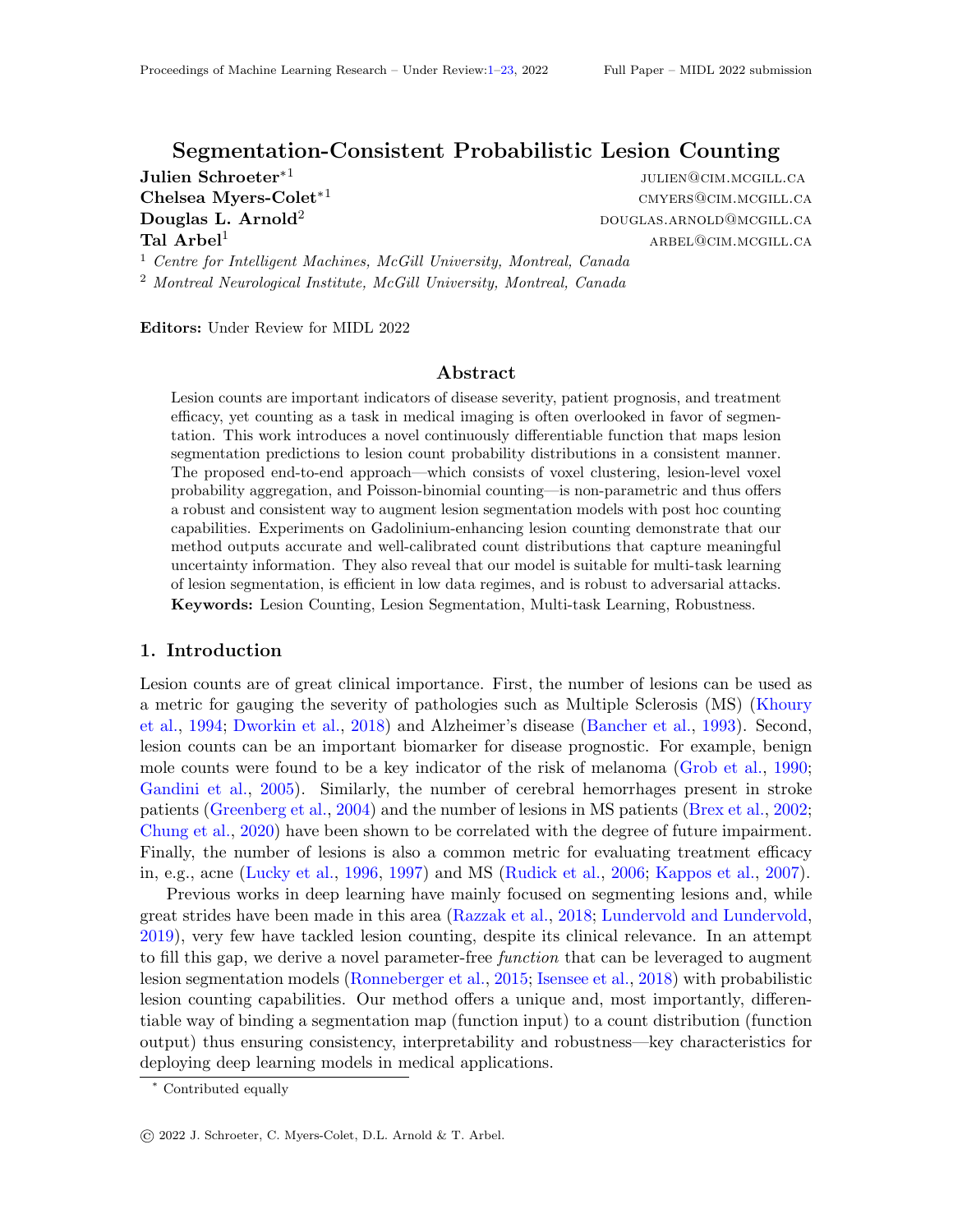# Appendix A. Discussion of Model Assumptions

It is important to understand the assumptions underlying our model to better grasp its limitations and scope of application.

(Assumption 1) Our approach relies on the assumption that the lesion candidates can be identied from one another. Indeed, in our model, each lesion candidate can only contribute a maximum of 1 to the nal count. For instance, the model will implicitly consider two lesions that fall within the same candidate region as one. While this assumption is automatically met in applications where lesions aresparsely scattered in space (e.g., lung nodules (Armato III et al., 2011), skin cancer (Yu et al., 2016; Khan et al., 2021, 2020), Gad lesions (Karimaghaloo et al., 2016)), it can be violated in applications with almost intertwined lesions (e.g., T2-weighted lesions (Salem et al., 2018)). In such case, the clustering can however be adapted to better capture the users de nition of what constitutes one distinctive lesion.

(Assumption 2) The derivation of the lesion existence probabilities (Equation 2) introduced the assumption that, for each lesion candidate, there exists individual voxels that have no uncertainty about belonging to the lesion if it actually exists. Overall, this simpli cation captures well enough the situation in most standard lesion segmentation applications (e.g., brain tumors (Menze et al., 2014), lung nodules (Armato III et al., 2011), skin cancer (Yu et al., 2016; Khan et al., 2021, 2020), Gad lesions (Karimaghaloo et al., 2016), new T2-weighted lesions (Commowick et al., 2021)). This assumption can be more signi cantly violated in rare applications with extremely thin or tiny lesions. Indeed, in such settings, all voxels of a lesion|even the centermost ones|might be at the edge of the lesion, and thus all voxels might be suject to boundary uncertainty (i.e., the question "is the voxel outside of the lesion boundary if the lesion actually exists?" cannot be answered de nitively).

(Assumption 3) Our approach also assumes that the voxel probabilities only depend on their assigned regions (i.e.,  $V_i$ ? R<sub>k</sub>; 8i 2 f i j  $v_i$   $\geq R_k g$ ). This condition is rather weak in applications that ful II Assumption 1. Indeed, if lesions are sparsely scattered in space then there is no ambiguity about the assignment of high probability voxels to candidate regions (i.e., no hesitation about assigning a voxel to two dierent regions). In such setups, the assumption weakens to:

$$
R_i \cdot P R_k; 8i \in k: \tag{5}
$$

In other words, this assumption states that the existence of lesions are independent from one another, e.g., if the existence of a lesion  $i\mathbb{R}_1$  came to be known, then it would have no impact on our assessment oR<sub>k</sub>. While it is di cult to determine the extent of the validity of this assumption in practice, this condition is at the center of the classical noisy-OR model, e.g., lung nodules (Liao et al., 2019).

As with any model, shifts from these underlying assumptions have to be considered with care, but they do not necessarily prevent the use of this approach.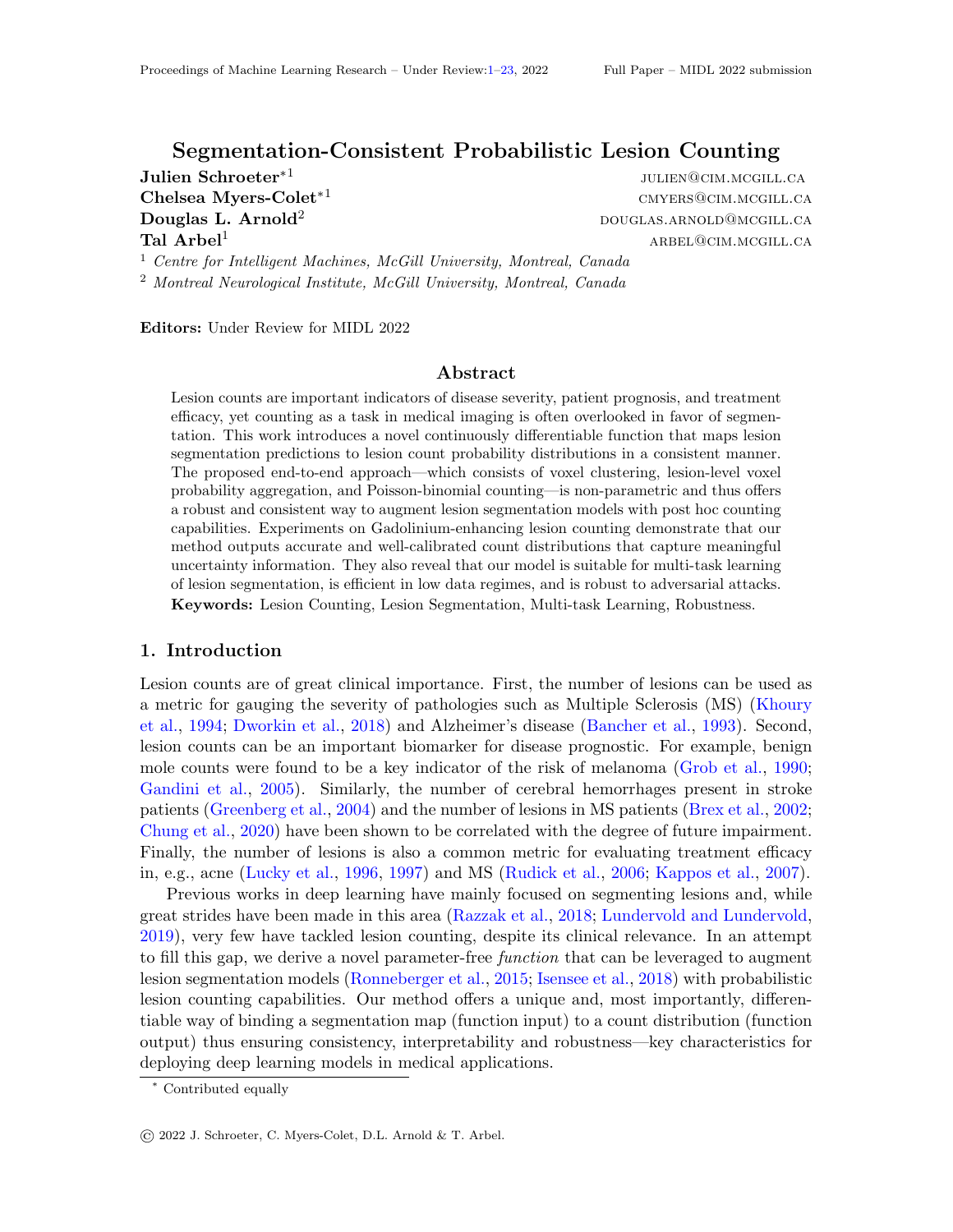Figure B.1: Baseline segmentation UNet architecture. Dotted lines represent skip connections. Numbers underneath convolutional blocks indicate the number of lters at each level. The downward facing arrows show the representations used as input for the counting benchmarks (i.e., bottleneck, multi-head, downstream).

## Appendix B. Experiment Speci cations

## B.1. Model Architecture and Training

The architecture of the segmentation model is depicted in see Figure B.1. Overall, it follows the standard UNet paradigm (Ronneberger et al., 2015; Isensee et al., 2018). The model was trained with a binary cross entropy loss with a weight of 3.0 given to the positive (lesion) class to account for class imbalance without destabilizing training. We consider count as a classication problem, and thus use count bins for training (i.e., 0, 1, 2, 3 and 4+). The Adam optimizer was used with a learning rate of  $\texttt{t}$   $\texttt{t}$ , a weight decay factor of  $\texttt{t}$   $\texttt{t}$ , = 1e  $^8$  and ( $_1$ ;  $_2$ ) = (0:9; 0:999). An exponential scheduler was used with a decay of 0:995. (Exceptionally for the multi-head benchmark, a learning rate of  $t e^{-5}$  for the count head parameters was needed to avoid convergence issues.) All benchmark counting models were trained using the following scheme: we rst pre-train a segmentation UNet for 20 epochs as required by Section 3.2 after which we weigh the counting loss using e  $(e^{p}$ och 20) with = 0:001 and = 0:06 which were chosen through trial and error. Models are selected based on validation segmentation F1 score.

## B.2. Dataset

Our dataset consists of MRI scans from 1067 patients undergoing a clinical trial to treat Relapsing Remitting Multiple Sclerosis (RRMS). Each patient was monitored for up to three years with annual scans. We consider one scan to be a single data sample for our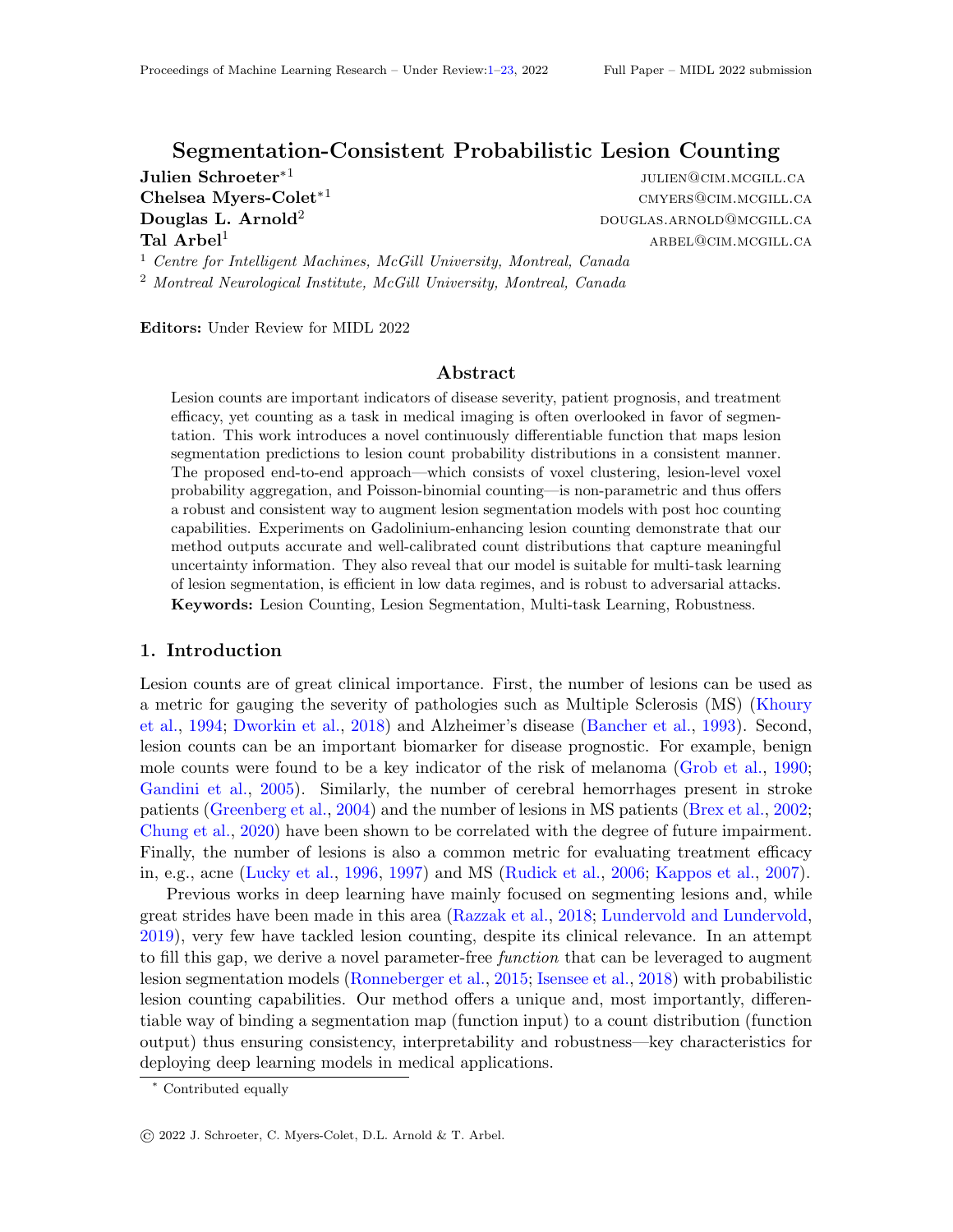| Threshold |                       | $= 0:1$      | 0.2          | 0:3          | 0:4          | 0.5               | 0:6          | 0.7          | 0.8          | 0.9          |
|-----------|-----------------------|--------------|--------------|--------------|--------------|-------------------|--------------|--------------|--------------|--------------|
| Accuracy  | CС<br>Ours            | 69.2<br>86.3 | 75.7<br>86.3 | 80.7<br>86.5 | 83.6<br>86.5 | 85.8<br>86.0      | 87.6<br>87.8 | 90.3<br>90.3 | 90.1<br>90.1 | 86.2<br>86.2 |
| F1-score  | CC<br>Ours            | 54.2<br>74 1 | 60.5<br>74 2 | 64.5<br>74.5 | 68.4<br>74.5 | 71.4<br>72.7 74.2 | 73.7         | 78.1<br>78.1 | 75.3<br>75.3 | 65.4<br>65.4 |
| Precision | <sub>CC</sub><br>Ours | 50.9<br>71 7 | 57.0<br>71 9 | 60.9<br>72.3 | 65.2<br>72.1 | 68.5<br>69.9      | 71.6<br>72.2 | 77.0<br>77.0 | 76.1<br>76.1 | 70 1<br>70.1 |
| Recall    | CC<br>Ours            | 61.9         | 66.9         | 69.9<br>78.2 | 73.0<br>78.2 | 75.4<br>76.3      | 76.3<br>76.5 | 79.5<br>79.5 | 74 6<br>74.6 | 62.5<br>62.5 |

Table C.1: Performance sensitivity to binarization threshold . Test accuracy, class-average F1-score, precision and recall are reported. Note that across metrics, our method is stable.

network. To ensure no patient appears in more than one dataset, we split by patient before separating samples into annual scans. Thus, a patient may appear up to three times in one set, depending on the number of annuals scans they underwent. The Gad lesion masks were independently produced by two raters who then agree to a consensus. Per patient Gad lesion counts are derived directly from the lesion masks. We dier slightly from Karimaghaloo et al. (2016) in our preprocessing. Here, the data was padded and cropped to be 64192

192, skull-stripped, denoised and standardized. We provide our models with ve MRI sequences, namely T1-weighted, T1-weighted with gadolinium contrast agent, T2-weighted, Fluid Attenuated Inverse Recovery, and Proton Density weighted.

### B.3. Benchmarks

The UNet architecture is depicted in Figure B.1 with the input to each of the multi-task networks indicated. The counting networks consist of fully convolutional networks of 3 (bottleneck) or 7 layers (multi-head, downstream). The bottleneck convolutional blocks are made up of a ReLU, a 3D convolution, an average pooling followed by a dropout layer (except in the last block before the output). Similarly, for the deeper models, each convolutional block is made up of an extra ReLU and 3D convolution layer before following the same architecture as the bottleneck blocks.

## Appendix C. Additional Results

### C.1. Threshold Sensitivity

Table C.1 shows the full results for both our method (applied post hoc on the outputs of the segmentation model) and the connected components benchmark at various thresholds. Across all reported metrics, the connected components approach is entirely dependent on the binarization threshold in the [0:0; 0:5] range where we note large changes in performance. By contrast, our method is much more stable throughout the entire range of thresholds.

This is further shown in the confusion matrices of the methods at three sample thresholds (Figure C.2). Again, our method is considerably more consistent across the dierent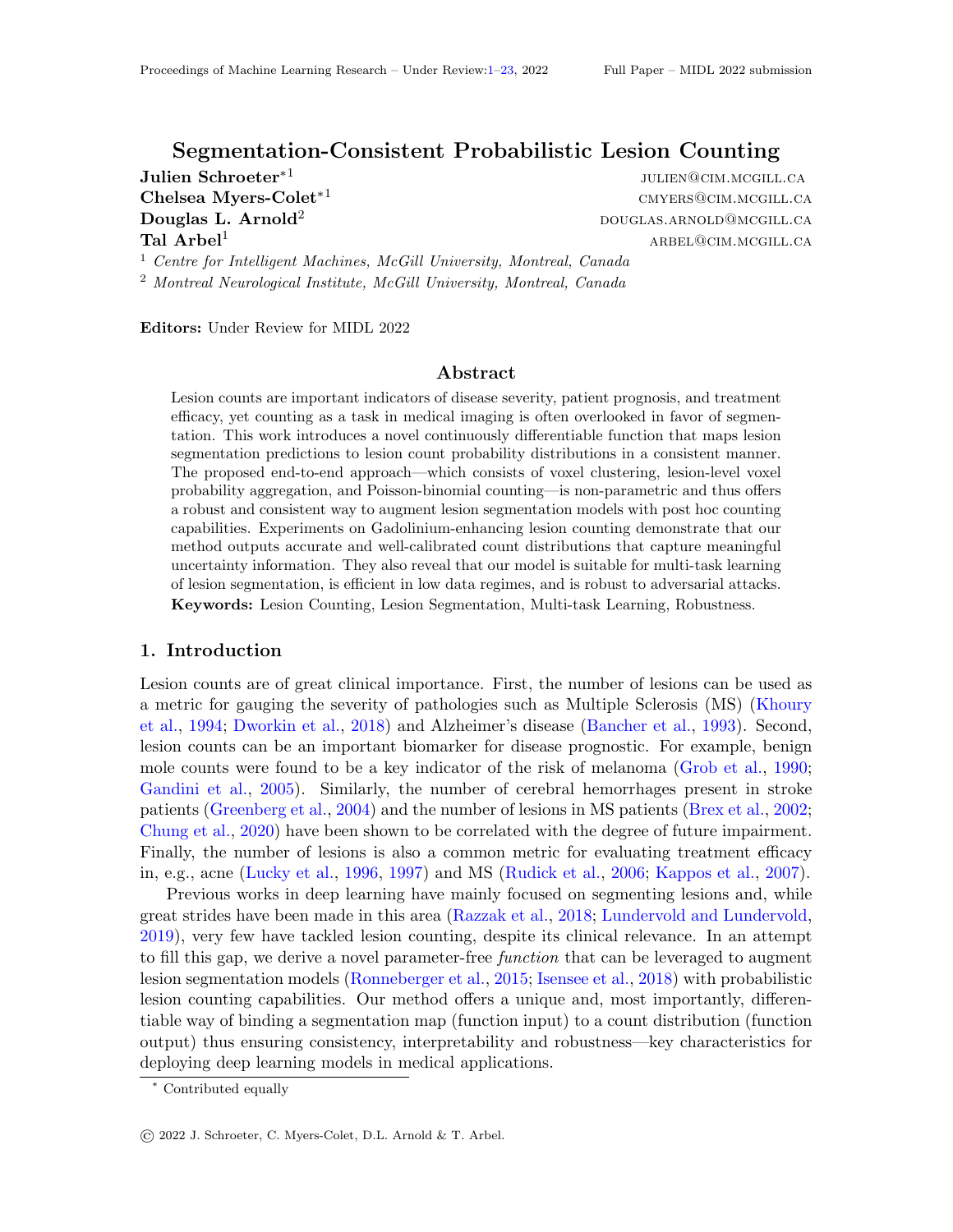Figure C.2: Confusion matrices comparing post hoc methods at various thresholds

thresholds than connected components, whose performance decreases at a lower threshold, most notably in the confusion across classes 2, 3 and 4.

## C.2. Probability Calibration

In contrast to the connected component benchmark which outputs scalar count predictions, our method produces count distribution. The calibration curve (Guo et al., 2017) in Figure C.3 reveals that the probabilities inferred by our model are well-calibrated demonstrating, above all, the merit of the lesion-level maximum voxel aggregation derived in Section 3.1.2. It also shows that our method conveys meaningful additional information whereas the connected component has only two possible condence values (0 or 1). For instance, in Figure 2 (left) , our approach expresses the potential existence of a second lesion in the segmentation map, while the benchmark makes a hard threshold-dependent decision.

## C.3. Uncertainty Conveyance

As our method outputs a probability distribution, we can obtain an uncertainty estimate for each sample by evaluating it's entropy. To compare against connected components, we generate samples of the segmentation map using MC Dropout (Gal and Ghahramani, 2016) and evaluate the count independently on each sample to obtain a count distribution. We use a threshold of  $= 0.5$  for the connected components benchmark. For this experiment, we use 50 MC Dropout samples. Figure  $C.4$  shows the result of thresholding the predictions based on entropy. When we keep only the least uncertain test samples (Figure C.4b), our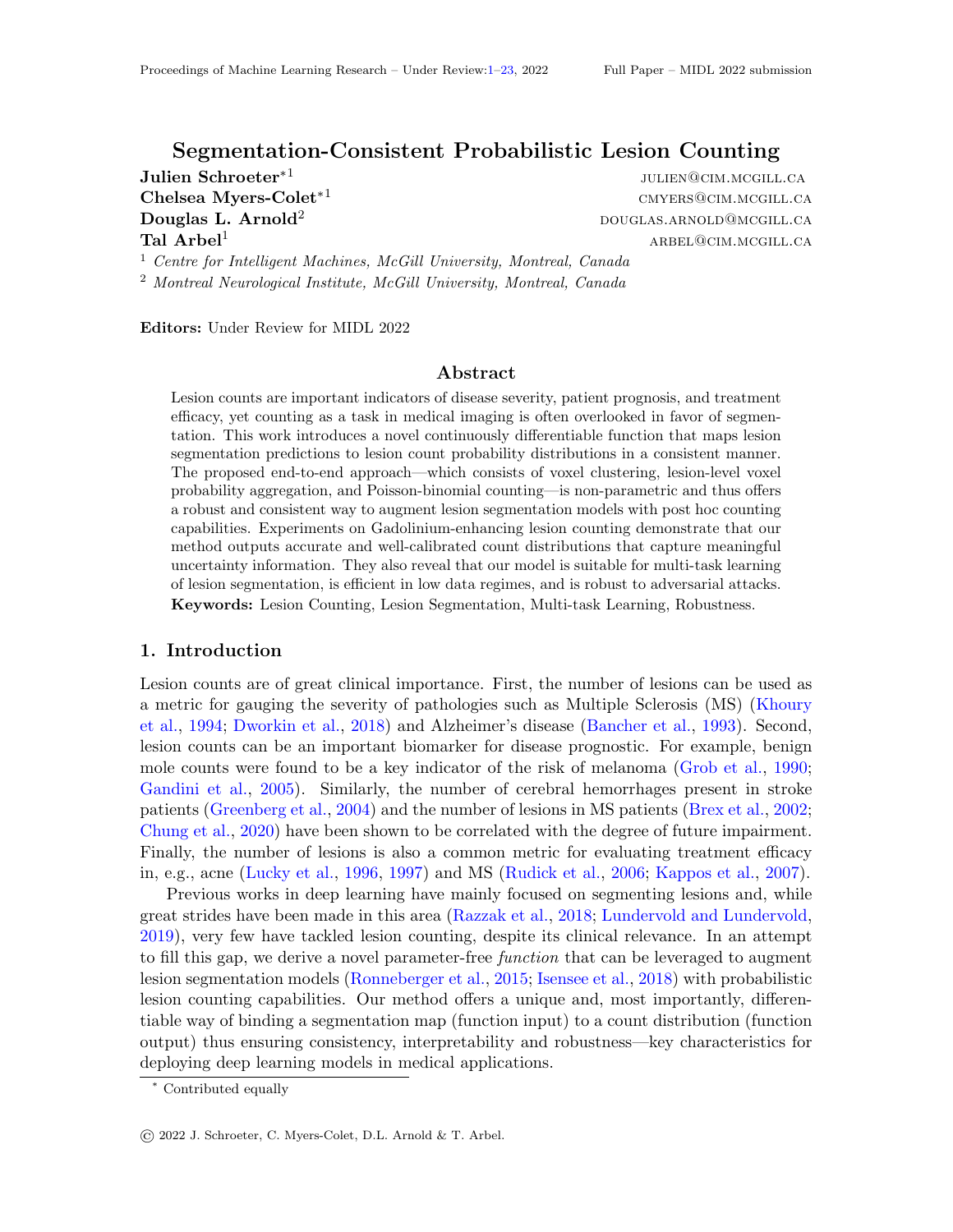Figure C.3: Count calibration at various thresholds for CC and for our method at  $= 0.1$ .

model achieves an accuracy of 100%, unlike the connected components approach. Furthermore, though both methods have the majority of their predictions with entropy close to 0, our method has considerably fewer samples with 0 entropy while also producing a greater variability (see gure C.5). Most notably, our method produces greater uncertainty values when it is incorrect with very few incorrect samples having low uncertainty. By contrast, the connected components approach produces a similar entropy distribution for both correct and incorrect samples. Both of these results coupled together show that our method is correct when it is certain and also maintains the ability to produce meaningful uncertainty values.

- (a) Accuracy evaluation on most uncertain samples
- (b) Accuracy evaluation on least uncertain samples

Figure C.4: Accuracy as a function of uncertainty.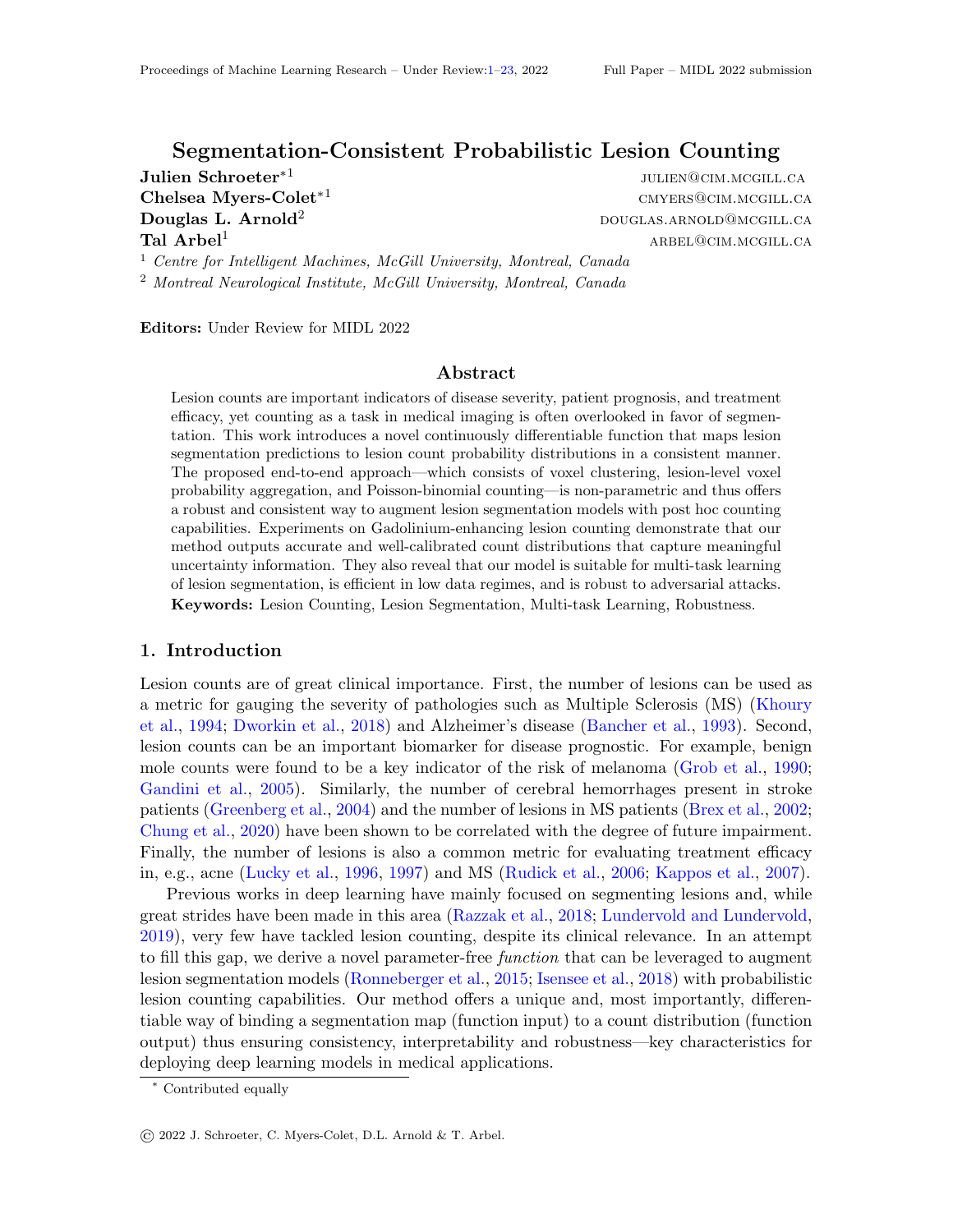|                   | Counting |          | Segmentation |                  |            |  |
|-------------------|----------|----------|--------------|------------------|------------|--|
| Method            | Accuracy | F1-score | F1-score     | 5)<br>e<br>ECE ( | <b>MCE</b> |  |
| <b>Bottleneck</b> | 76.6     | 41.5     | 66.7         | 6.13             | 0.306      |  |
| Multi-Head        | 80.8     | 47.6     | 58.0         | 5.13             | 0.276      |  |
| Downstream        | 82.9     | 54.4     | 59.2         | 1.64             | 0.119      |  |
| Ours (Multi-task) | 86.0     | 65.1     | 58.4         | 2.70             | 0.524      |  |
| Ours (Post hoc)   | 86.5     | 70.9     | 68.2         | 0.95             | 0.116      |  |

Table C.2: Low data regime count and segmentation performance. Segmentation metrics are reported voxel-wise.

(a) Ours (Post hoc) (b) Connected components (MC Dropout)

Figure C.5: Distribution of entropy values for correctly and incorrectly classied samples.

## C.4. Low Data Regimes

We train our models with only 10% of the training data (i.e. 167 samples) to assess their perform when data is scarce. The results are summarized in Table C.2. Our method, both post hoc and multi-task versions, achieves the highest count accuracy and F1-score.

## C.5. Adversarial Attacks

Experiment Setup The goal of the adversarial attack experiment is to change the count predictions outputted by the multi-task models, while making minimal changes to the input. To do so, we add a noise parameter to the inputs which we train tomaximize the cross entropy between the label and the prediction. During the attacks, all models are frozen. For every test sample, we initialize a noise parameter with a random Gaussian noise with zero mean and a standard deviation of  $\bullet$  <sup>5</sup>. We use the Adam optimizer (Kingma and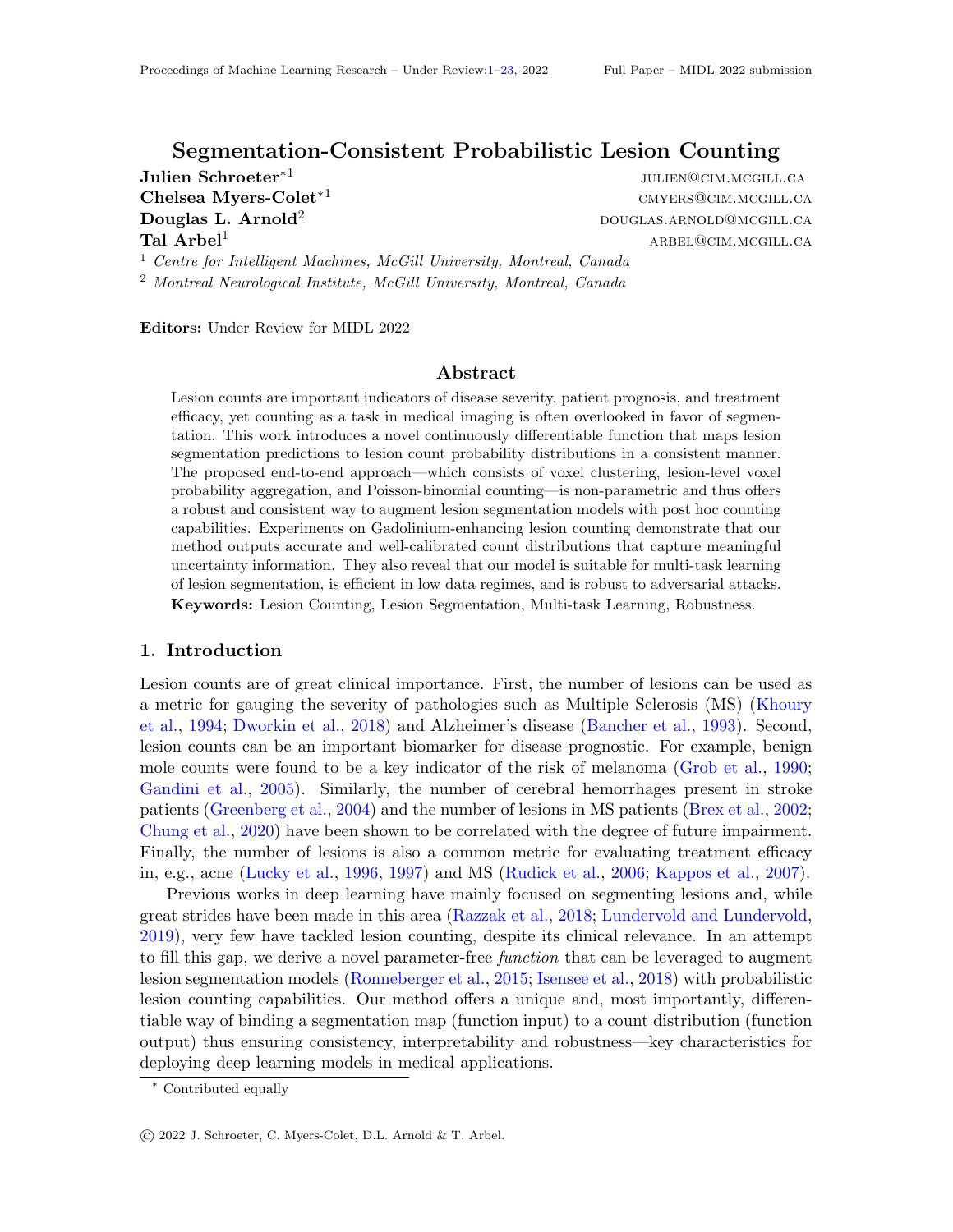### Segmentation-Consistent Probabilistic Lesion Counting

| $l_2$ -reg. |                   | Accuracy<br>After | Accuracy<br>Drop | <b>Success</b><br>Rate |
|-------------|-------------------|-------------------|------------------|------------------------|
| $= 0:1$     | <b>Bottleneck</b> | 2.3               | 84.51            | 97.4                   |
|             | Multi-Head        | 64.8              | 23.33            | 26.5                   |
|             | Downstream        | 65.4              | 20.65            | 24.0                   |
|             | Ours              | 75.1              | 12.62            | 14.4                   |
| $= 0:5$     | <b>Bottleneck</b> | 12.0              | 74.76            | 86.1                   |
|             | Multi-Head        | 66.3              | 21.80            | 24.7                   |
|             | Downstream        | 73.6              | 12.43            | 14.4                   |
|             | Ours              | 80.7              | 7.07             | 8.1                    |
| $= 0:9$     | <b>Bottleneck</b> | 17.8              | 69.02            | 79.5                   |
|             | Multi-Head        | 67.5              | 20.65            | 23.4                   |
|             | Downstream        | 77.1              | 8.99             | 10.4                   |
|             | Ours              | 83.9              | 3.82             | 4.4                    |

Table C.3: Full adversarial attack results on all multi-task models. Success rate is calculated as percentage of attacks that successfully altered the prediction

Ba, 2014) with a learning rate of  $1e^{-4}$ . We limit our attacks to samples with a count label of 4 or less. This is because our last classication bin includes all counts from 4 to 65 (the maximum count in the dataset). For large counts, it would not be practical to attempt to change the prediction as it would need to decrease to a count of 3. Nevertheless, we include results on 523 out of 556 test samples. Finally, we train until the count prediction no longer matches the label (success) or until 500 epochs have passed (failure).

Regularization In order to limit the changes made to the input and to the resultant segmentation map (i.e. we do not want to articially add a lesion and penalize the model for increasing the count), we add an  $2$ -regularization on the change in the segmentation map. This regularization is weighted by parameter (see Table  $C.3$ ). Furthermore, without regularization, the noise parameter is unbounded and could potentially create meaningless inputs and by extension incorrect count predictions on all models. It is therefore important to keep the additive noise as small as possible to ensure the ground truth label remains true. As can be seen in Figure C.6, both the noise itself and the change in the segmentation prediction remains small.

Results We run our adversarial attacks with several levels of regularization. As can be seen in Table C.3, our method is the least susceptible to this type of adversarial attack regardless of the amount of regularization.

Figure C.6 shows exemplary samples that have been altered by an adversarial attack to change the predicted count. We display the subtraction of the post-contrast and precontrast T1-weighted MRI both before and after the adversarial attack. Note the subtlety of the changes which have been applied. The samples for each model were chosen using the same criterion: (1) calculate the maximum change in the segmentation map and (2) select the sample with the smallest maximum. On a per sample basis, the maximum discrepancy in the segmentation map indicates what the adversarial attack targeted. However, by selecting the image with the minimum discrepancy, we can show how easily each model was fooled.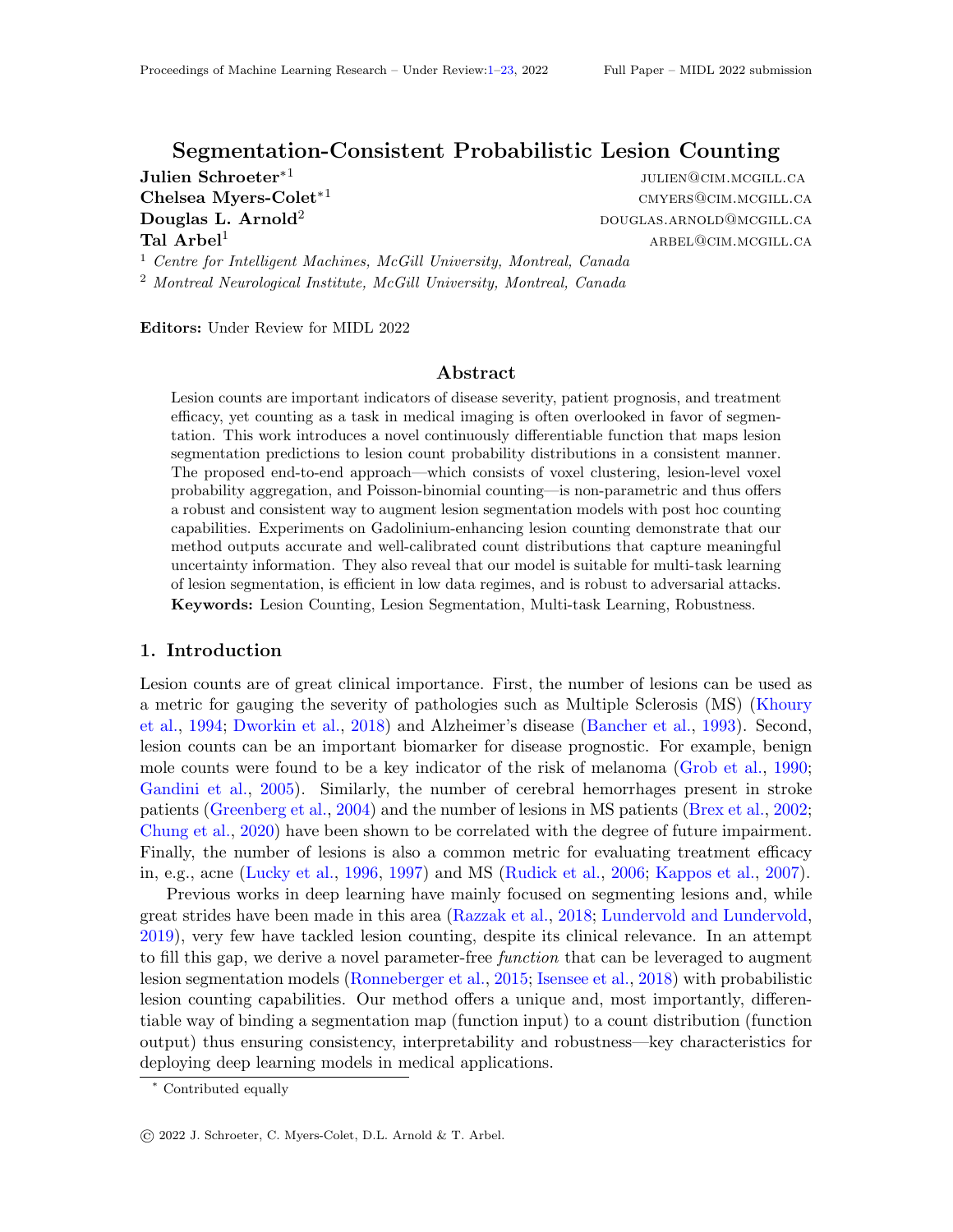Since our method allows us to map from count to segmentation, we know exactly which voxels are responsible for the change in count prediction. As shown in Figure C.6 (bottom right), a slight increase in the depicted voxel probability resulted in an increased count prediction. Ours is the only method to oer this level of transparency.